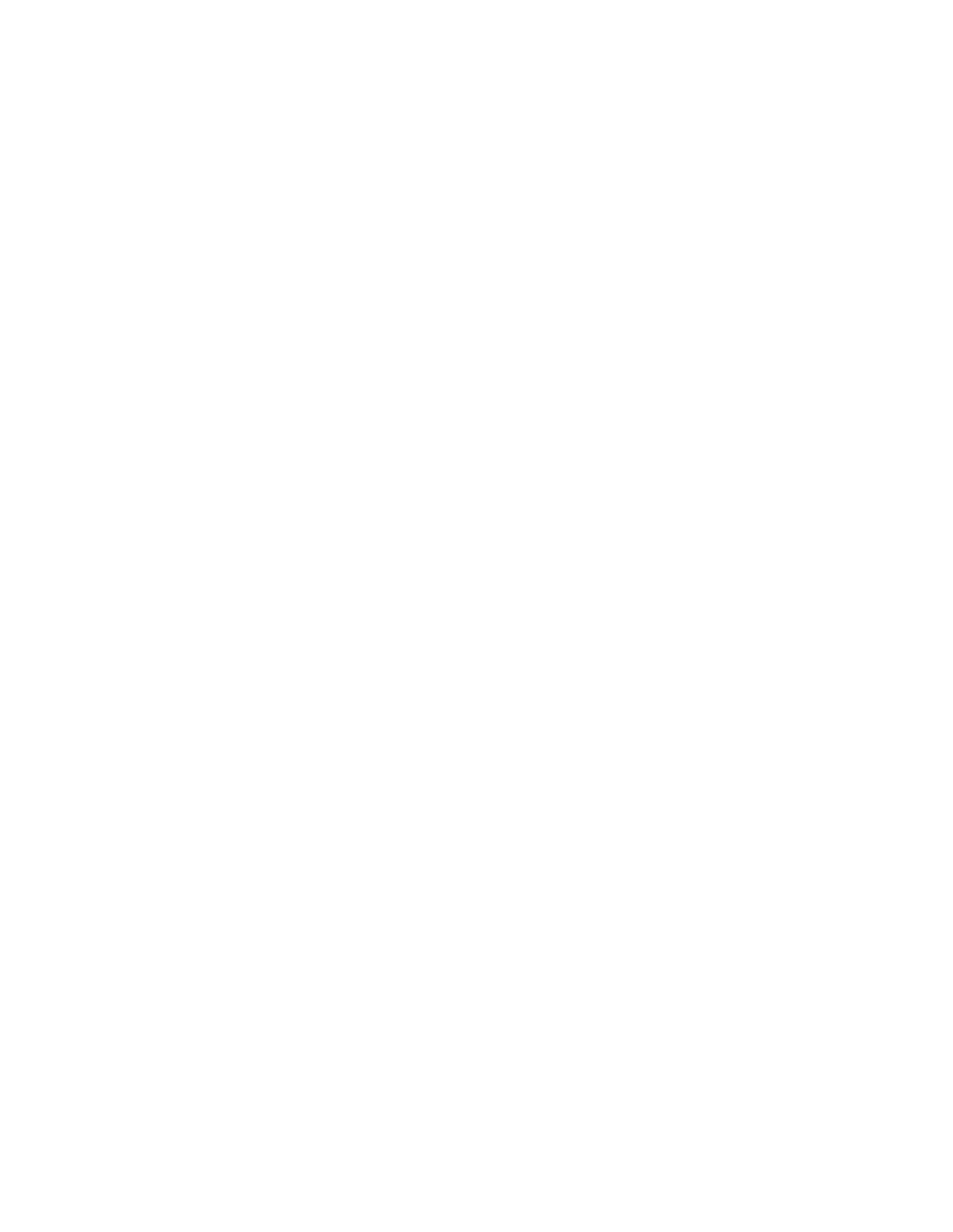#### **CONTENTS**

| $\mathbf{I}$ . |                                                                            |
|----------------|----------------------------------------------------------------------------|
| П.             |                                                                            |
| Ш.             |                                                                            |
|                |                                                                            |
|                |                                                                            |
|                |                                                                            |
|                |                                                                            |
| IV.            |                                                                            |
|                | Alleged Deficiencies Relating to World Bank Safeguard Policy Compliance 13 |
|                |                                                                            |
|                |                                                                            |
| $V_{\cdot}$    |                                                                            |

# **Map**

| Map $1$ . | Power Sector Generation and Restructuring Project: Vlore Project Area |
|-----------|-----------------------------------------------------------------------|
|           | (IBRD No. 35504)                                                      |

#### **Annexes**

| Annex 1. | Claims and Responses                                           |
|----------|----------------------------------------------------------------|
| Annex 2. | Selected Key Dates Related to Safeguards                       |
| Annex 3. | Back-to-Office Report on Cultural Property Issues, July 2006   |
| Annex 4. | Draft Findings of the Aarhus Convention Compliance Committee   |
| Annex 5. | World Bank Response to Draft Findings of the Aarhus Convention |
|          | <b>Compliance Committee</b>                                    |
| Annex 6. | Government of Albania Response to Draft Findings of the Aarhus |
|          | <b>Convention Compliance Committee</b>                         |
|          |                                                                |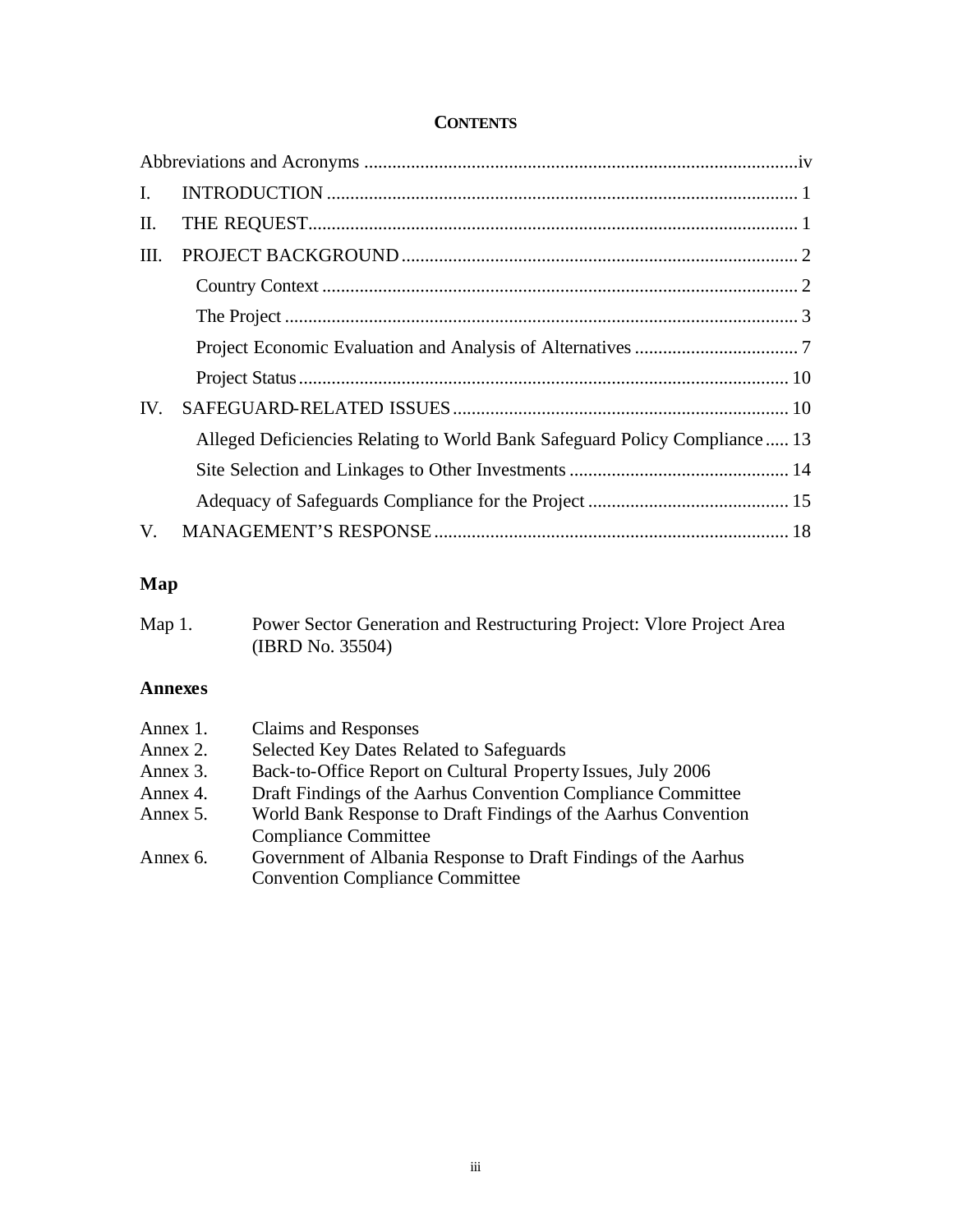#### **ABBREVIATIONS AND ACRONYMS**

| <b>BP</b>    | <b>Bank Procedures</b>                  | <b>KESH</b>  | Korporata Electroenergjikite            |
|--------------|-----------------------------------------|--------------|-----------------------------------------|
| <b>CAPBV</b> | Civil Alliance for the Protection of    |              | Shqiptare (Albanian Power               |
|              | the Bay of Vlora                        |              | Corporation)                            |
| <b>CAS</b>   | <b>Country Assistance Strategy</b>      | <b>KfW</b>   | Kreditanstalt für Wiederaufbau -        |
| <b>CCGT</b>  | Combined-Cycle Gas Turbine              |              | German Development Bank                 |
| <b>CTARA</b> | Council of Territorial Adjustment of    | kWh          | Kilowatt hour                           |
|              | the Republic of Albania                 | <b>MVAr</b>  | Mega Volt Ampere reactive               |
| EA           | <b>Environmental Assessment</b>         | <b>MW</b>    | Megawatt                                |
| <b>EBRD</b>  | European Bank for Reconstruction        | $NO_{x}$     | Nitrogen oxides                         |
|              | and Development                         | <b>NPV</b>   | Net Present Value                       |
| <b>ECA</b>   | Europe and Central Asia Region          | <b>NSSED</b> | National Strategy for Socio-            |
| <b>ECSIE</b> | <b>ECA</b> Infrastructure and Energy    |              | Economic Development                    |
|              | Sector Unit                             | <b>OMS</b>   | <b>Operational Manual Statement</b>     |
| <b>EIB</b>   | European Investment Bank                | <b>OP</b>    | <b>Operational Policy</b>               |
| <b>EMP</b>   | Environmental Management Plan           | <b>OPN</b>   | <b>Operational Policy Note</b>          |
| <b>EPC</b>   | Engineering, Procurement and            | PAD          | Project Appraisal Document              |
|              | Construction                            | <b>PCD</b>   | <b>Project Concept Document</b>         |
| <b>ERR</b>   | Economic Rate of Return                 | <b>PID</b>   | <b>Project Information Document</b>     |
| EU           | European Union                          | QACU         | <b>Quality Assurance and Compliance</b> |
| GoA          | Government of Albania                   |              | Unit                                    |
| <b>GPRS</b>  | Growth and Poverty Reduction            | $SO_{x}$     | Sulfur oxides                           |
|              | Strategy                                | <b>TEP</b>   | Thermal electric power plan             |
| GWh          | Gigawatt hour                           | <b>TT</b>    | <b>Task Team</b>                        |
| <b>HFO</b>   | Heavy Fuel Oil                          | <b>TTL</b>   | Task Team Leader                        |
| <b>IDA</b>   | <b>International Development</b>        | TWh          | Terawatt hour                           |
|              | Association                             | <b>UCTE</b>  | Union for the Coordination of           |
| <b>IFI</b>   | International Financial Institutions    |              | <b>Transmission of Electricity</b>      |
| IMF          | <b>International Monetary Fund</b>      | <b>UNEP</b>  | <b>United Nations Environment</b>       |
| <b>IPN</b>   | <b>Inspection Panel</b>                 |              | Programme                               |
| <b>IPP</b>   | <b>Independent Power Project</b>        | <b>USTDA</b> | United States Trade and Development     |
| <b>ISDS</b>  | <b>Integrated Safeguards Data Sheet</b> |              | Agency                                  |

# **Currency Unit**

(as of May 23, 2007)

1 ALL.= USD 0.0102 / USD 1 = 97.27 ALL 1 EUR = USD 1.35 / USD 1 = 0.74

#### **Measurements**

 $1$  kWh = 1000 Watt-hours 1 MWh = 1000 kWh 1 GWh = 1,000,000 kWh 1 TWh = 1,000,000,000 kWh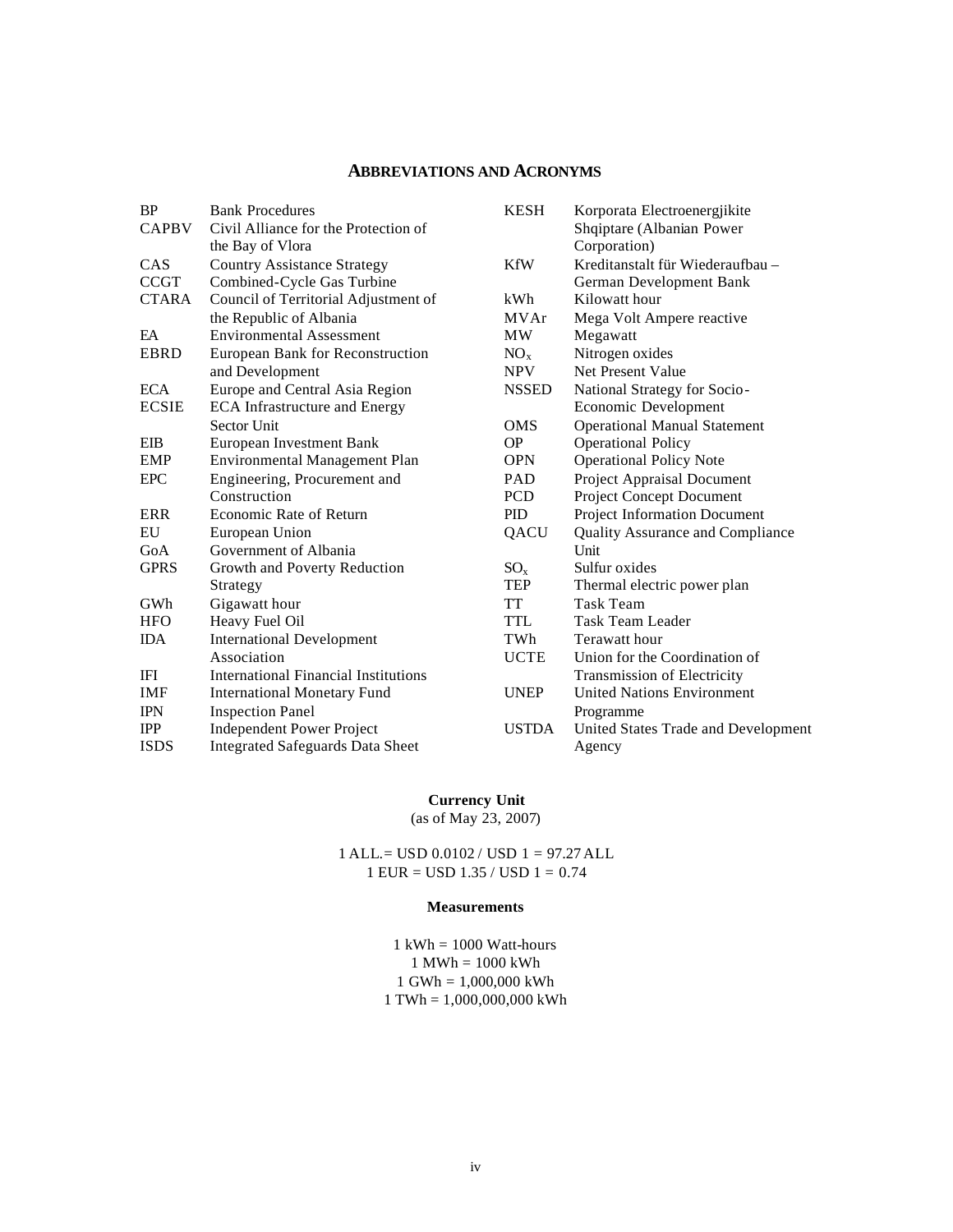#### **I. INTRODUCTION**

1. On May 2, 2007, the Inspection Panel registered a Request for Inspection, IPN Request RQ07/03 (hereafter referred to as "the Request"), concerning the Albania: Power Sector Generation and Restructuring Project (Credit No. 3872-ALB) financed by the International Development Association (IDA).

2. The document contains the following sections: Section II presents the Request; Section III describes the project and country context; Section IV discusses issues related to safeguards, and Section V contains Management's response. Annex 1 presents the Requesters' claims, together with Management's detailed responses, in table format. Annex 2 contains a chronology of key dates related to safeguard aspects of the project. Annex 3 is a report of the visit of a senior level consultant with expertise in cultural property to the project site in July 2006. Annex 4 contains the Draft Findings of the Aarhus Convention Compliance Committee (see paragraph 62). Annexes 5 and 6 are the responses of the World Bank and the Government of Albania to the Draft Findings of the Aarhus Convention Compliance Committee. A map of the project area is included (IBRD No. 35504).

# **II. THE REQUEST**

3. The Request for Inspection was submitted by Mr. Lavdosh Ferruni, on behalf of the Civil Alliance for the Protection of the Bay of Vlora (CAPBV) and eight persons who live in the city of Vlore (hereafter referred to as the "Requesters").

4. Attached to the Request is the first page of a June 2005 letter from the CAPBV to the World Bank. Although the Request makes reference to other attachments to be sent subsequently by mail or e-mail, no further materials were received by Management in support of the Request.

5. The Request contains claims that the Panel has indicated may constitute violations by the Bank of various provisions of its policies and procedures, including the following:

- OMS 2.20, Project Appraisal, January 1984;
- OP/BP 4.01, Environmental Assessment, January 1999 (revised August 2004);
- OP/BP 4.04, Natural Habitats, June 2001;
- OP/BP 4.12, Involuntary Resettlement, December 2001;
- OP/BP 10.04, Economic Evaluation of Investment Operations, September 1994;
- OPN 11.03, Management of Cultural Property in Bank-Financed Projects, September 1986; and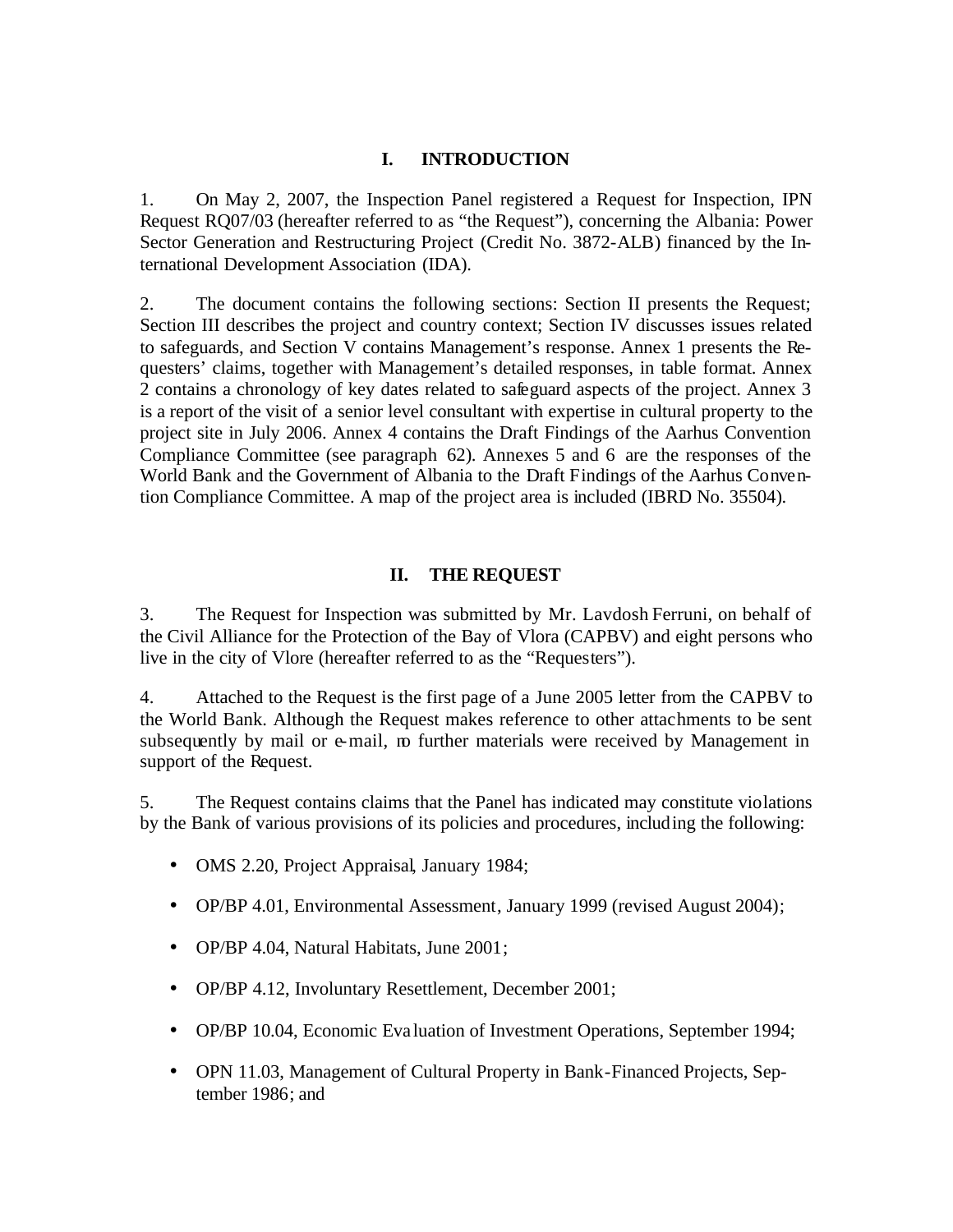• OP/BP 13.05, Project Supervision, July 2001.

# **III. PROJECT BACKGROUND**

#### **COUNTRY CONTEXT**

6. Albania has suffered from electricity shortages since the summer of 2000. This is due to growth in electricity demand and impacts from adverse hydrology on Albania's predominantly (95 percent) hydropower-based system. A net exporter of electricity until 1997, Albania has since had to import significant quantities of electricity (from 300 GWh in 1998 to 2,200 GWh in 2002). Improved hydrological conditions during 2003–2005 resulted in reduced electricity imports and power disruptions but, in the absence of new thermal generation capacity, the vulnerability of Albania's economy to adverse hydrology has continued to increase. At the end of 2006 and as recently as January 2007 the country has suffered from significant power supply disruptions.

7. The electricity crisis has had multiple adverse impacts on the poor. There is the direct impact in that frequent and prolonged load shedding deprives them of light, space heating and cooking fuel, thereby adversely affecting their quality of life and their health, as well as restricting their access to education. Secondly, the use of budgetary resources for electricity imports means that funds are diverted from poverty reduction efforts. Thirdly, it adversely affects economic growth, which is recognized to be the main instrument to reduce poverty in Albania.

8. The crisis has affected economic performance in a number of ways. A fall in hydropower production is the direct cause of a fall in national output. Electricity imports contribute to a widening of Albania's trade deficit. Load shedding leads to cuts in industrial production, and requires industrial and commercial enterprises to install costly backup diesel-fueled power generators. An Energy Sector Study<sup>1</sup> completed in January 2003 estimated that these generators produce electricity equal to about 15 percent of what they receive from the grid. Electricity shortages are also listed among the factors which representatives of business mention as reasons for slow expansion in production of tradable goods.

9. Albania's electricity needs are supplied almost solely by hydropower, which is subject to considerable variability since it is dependent on rainfall. The total *potential* hy-

 $\overline{a}$ <sup>1</sup> DECON, EDF, LDK Consultants, Lahmeyer Int and GEI- ENERGY, "Albania Energy Sector Study" January 2003. The study provides: (i) electricity demand projections to 2015; (ii) a least-cost power generation investment program covering the same period; (iii) a power transmission master plan; (iv) a plan for reduction in technical and non-technical power losses; (v) a power dispatch plan; (vi) a power distribution master plan; (vii) an investigation of the heating sector; (viii) an evaluation of the technical and economic feasibility of imported natural gas; (ix) a petroleum strategy; (x) an overall investment plan and financing options; (xi) electricity tariff reform taking into account long run marginal cost estimates and financial performance; and (xii) recommendations for energy sector restructuring.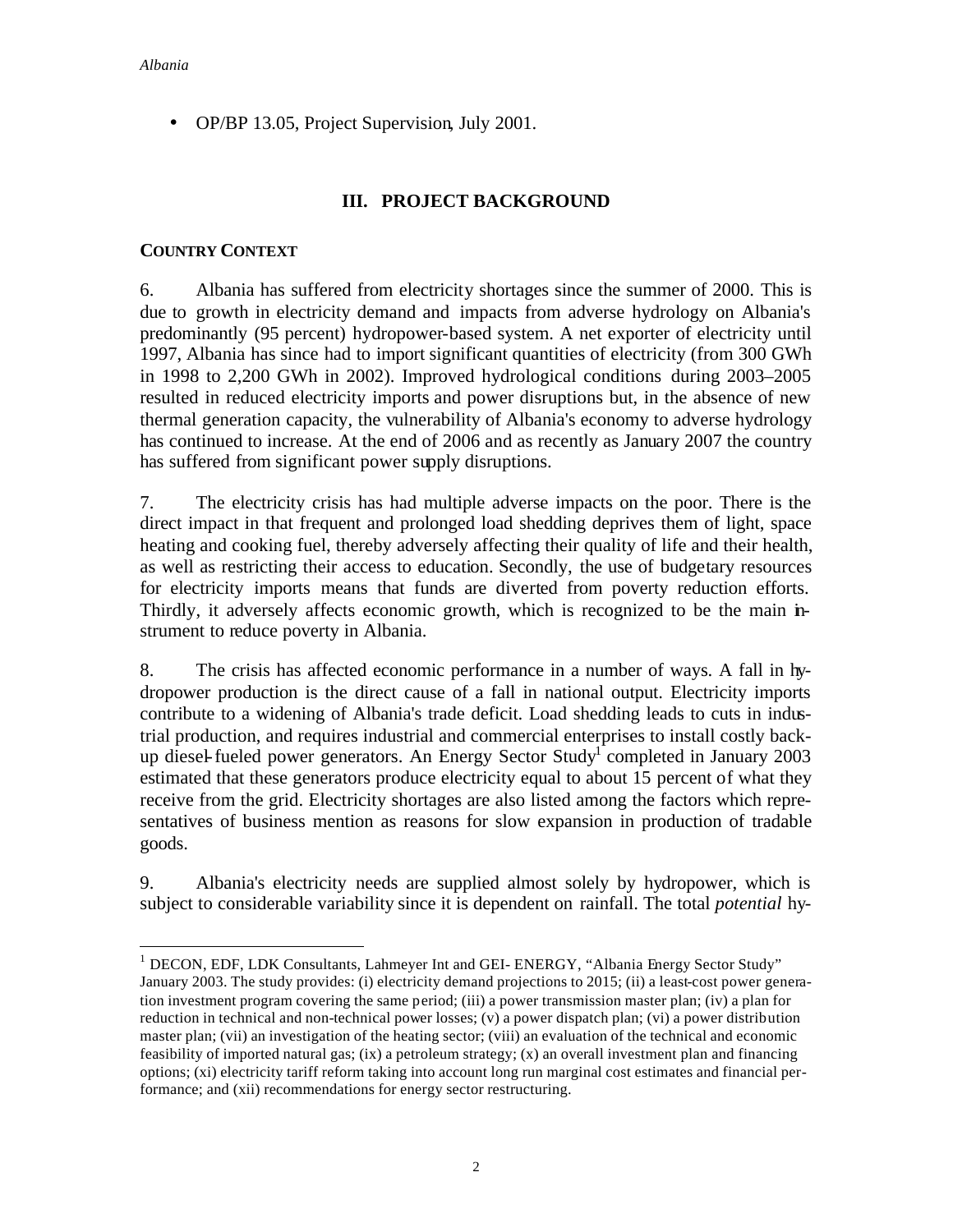dropower capacity of the country is estimated at about 3,000 MW, with an annual generation potential of about 10 TWh. However, the current installed capacity is 1,450 MW, and the average generation in a normal hydrological year is about 4,000 GWh, compared to current demand of about 6,800 GWh. The Drin River cascade, with a total installed capacity of 1,350 MW (Fierze  $-500$  MW, Komani  $-600$  MW, and Vau i Dejes  $-250$ MW), provides about 90 percent of the country's electricity generation. The remaining 100 MW of hydropower capacity comes from small plants on other rivers. The problems stemming from excessive dependence on hydropower from a single river are further exacerbated by the fact that the power generation facilities are concentrated in the north of the country, whereas the major load centers are in the center and the south.

10. Future availability of large quantities of electricity imports at competitive prices is uncertain. Domestic thermal generation capacity is needed to reduce dependence on imports and to diversify domestic generation. A Bank-financed review of electricity supply and demand in South-East Europe  $(2002-2012)^2$  concluded that an early shortage of generating capacity could appear in the region in the absence of new generating capacity. Thus, prices of electricity imports to deficit countries in the region were expected to soon rise to the level of the full cost of power from new plants, if not higher. Additional domestic generation capacity for Albania would reduce excessive dependence on imports and thereby lessen vulnerability to supply disruptions and price increases. Shortages have already begun to appear in the region and the price of electricity imports has increased significantly (the average import price rose from 4.4 Lek/kWh in 2004 to 9.1 Lek/kWh in 2007). Albania is already facing considerable difficulties in obtaining sufficient imported electricity.

### **THE PROJECT**

11. Recognizing the magnitude of the power sector crisis and its serious implications, the Government developed in late 2000 an Action Plan to tackle the critical issues. The Plan included measures to reduce electricity losses, improve collections, lower demand and increase tariffs, as well as other wide-ranging measures to urgently improve the performance of the sector. The Government also adopted a Power Sector Policy Statement in April 2002, setting out the sector reforms to be implemented, and a National Energy Strategy in June 2003, identifying priority investments, financing needs and required reforms for the energy sector. In line with the strategy contained in these documents, the Government made efforts to find financing for new power plants to address the increasing electricity shortage. Various studies commissioned by the Government clearly identified that addition of domestic thermal generation capacity was needed to reduce the excessive dependence on imports and to diversify domestic generation so as to reduce vulnerability to hydrological variations. The addition of thermal capacity would improve the security of electricity supply and thereby facilitate Albania's reconnection with the network of Western Europe.

<sup>&</sup>lt;sup>2</sup> "Review of Electricity Supply and Demand in South East Europe," World Bank, ECSIE, 2003.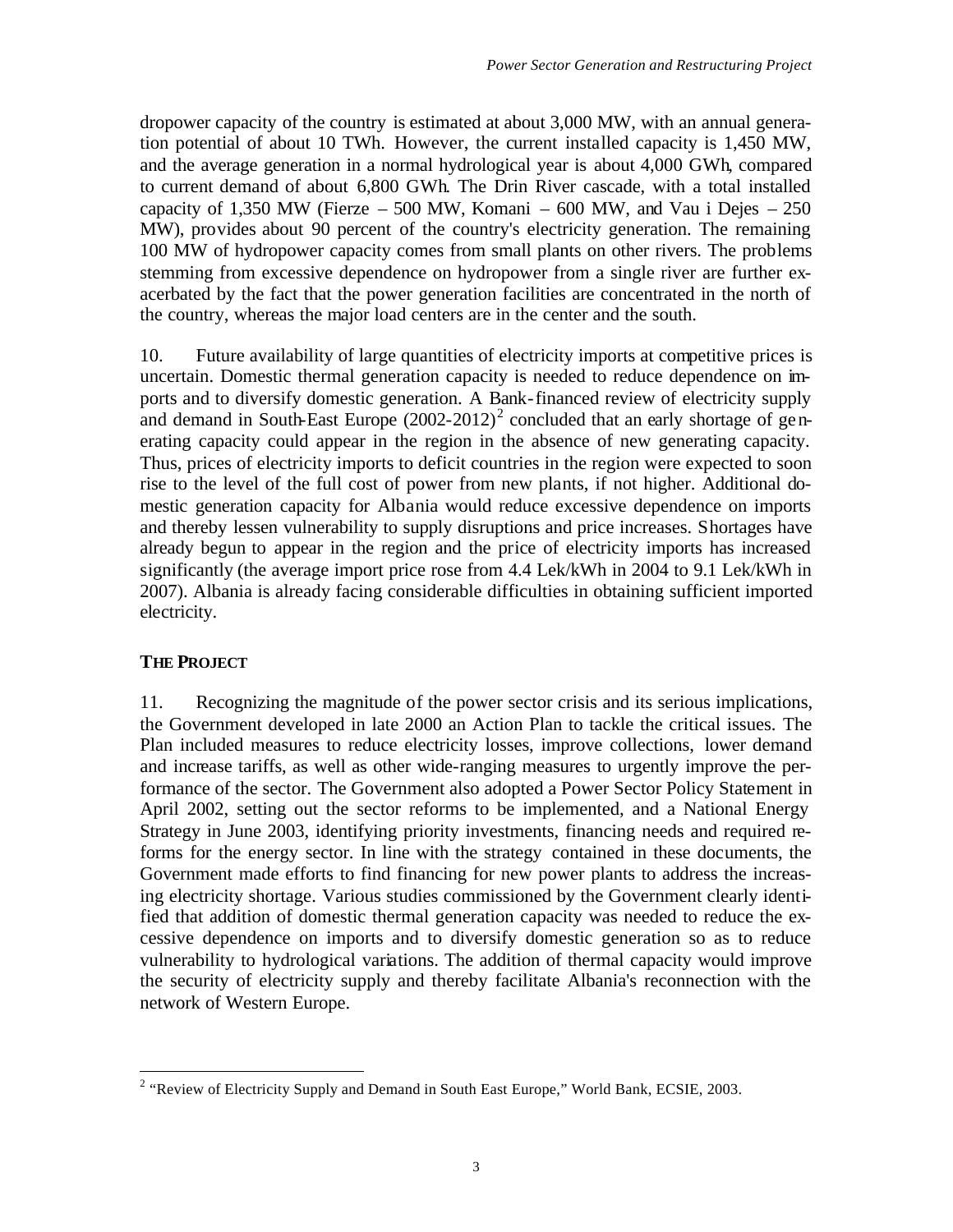12. The Government asked the Bank to assist in arranging donor financing for a new thermal electric power plant (TEP). As the World Bank had a limited financing envelope for Albania under its IDA allocation, the Bank initiated discussions with the European Investment Bank (EIB) and the European Bank for Reconstruction and Development (EBRD) regarding co-financing of a TEP, and informed the Government in January 2002 that the three International Financial Institutions (IFIs) were prepared to assist it in adding critically-needed thermal generation capacity (about 100 MW nominal capacity). An internationally recognized consulting firm prepared a siting and feasibility study of the proposed TEP with financing from the United States Trade and Development Agency (USTDA) in 2002. It also prepared the environmental assessment of the project in  $2003$ <sup>3</sup> Project appraisal commenced in November 2003, with careful attention to the project's economic, technical, institutional, financial, and commercial aspects, as well as its social  $impect.<sup>4</sup>$ 

13. The project has an important place in Albania's development strategy. A Growth and Poverty Reduction Strategy (GPRS, subsequently revised as the National Strategy for Socio-Economic Development – NSSED), an IDA-IMF Joint Staff Assessment of the GPRS, and the Country Assistance Strategy (CAS), in which the project was included as a priority investment, were presented to the Board in June 2002. Both the GPRS and the CAS emphasized the macroeconomic impact of the crisis in the power sector, its major impact on the poor, and the critical importance of addressing the underlying causes of the crisis and meeting priority investment needs. The NSSED stressed the alleviation of the energy crisis as a key factor for economic growth. Among the measures proposed for the power sector in the medium term were implementation of the Vlore combined-cycle power plant project, further reduction of network losses, an increase in bill collections, restructuring of the Albanian Power Corporation (KESH) and creation of conditions for private sector involvement in energy production and distribution.

14. In January 2003, the European Commission and Albania started negotiations on a Stabilization and Association Agreement. This process gave Albania a significant incentive to reform its institutions, including those in the power sector, in line with requirements in the European Union (EU). Another important consideration, both from a regional and national perspective, was the need for the Albanian system to be interconnected with the Union for the Coordination of Transmission of Electricity (UCTE), the association of transmission system operators in continental Europe. Maintaining UCTE interconnection required Albania to meet a number of conditions. A draft agreement has been negotiated under UCTE supervision with the electric power utilities of FYR Macedonia, Greece, Montenegro and Serbia. One of these conditions was the commissioning of the Vlore TEP. This agreement was signed in 2004.

 $\overline{a}$ 

 $3$  The Bank discussed internally whether the environmental assessment should be carried out by the same firm that prepared the siting and feasibility study. In support of the firm being able to carry out this work it was noted that, consistent with Bank EA policy, the firm was not conducting any "engineering studies." (In addition, the firm would not be engaged in any downstream construction.) However, to fortify the objective nature of the EA review, it was decided that an additional independent review would be commissioned for the EA. This independent review of the EA took place during September and October 2003.

<sup>4</sup> Per the requirements of OMS 2.20, *Project Appraisal.*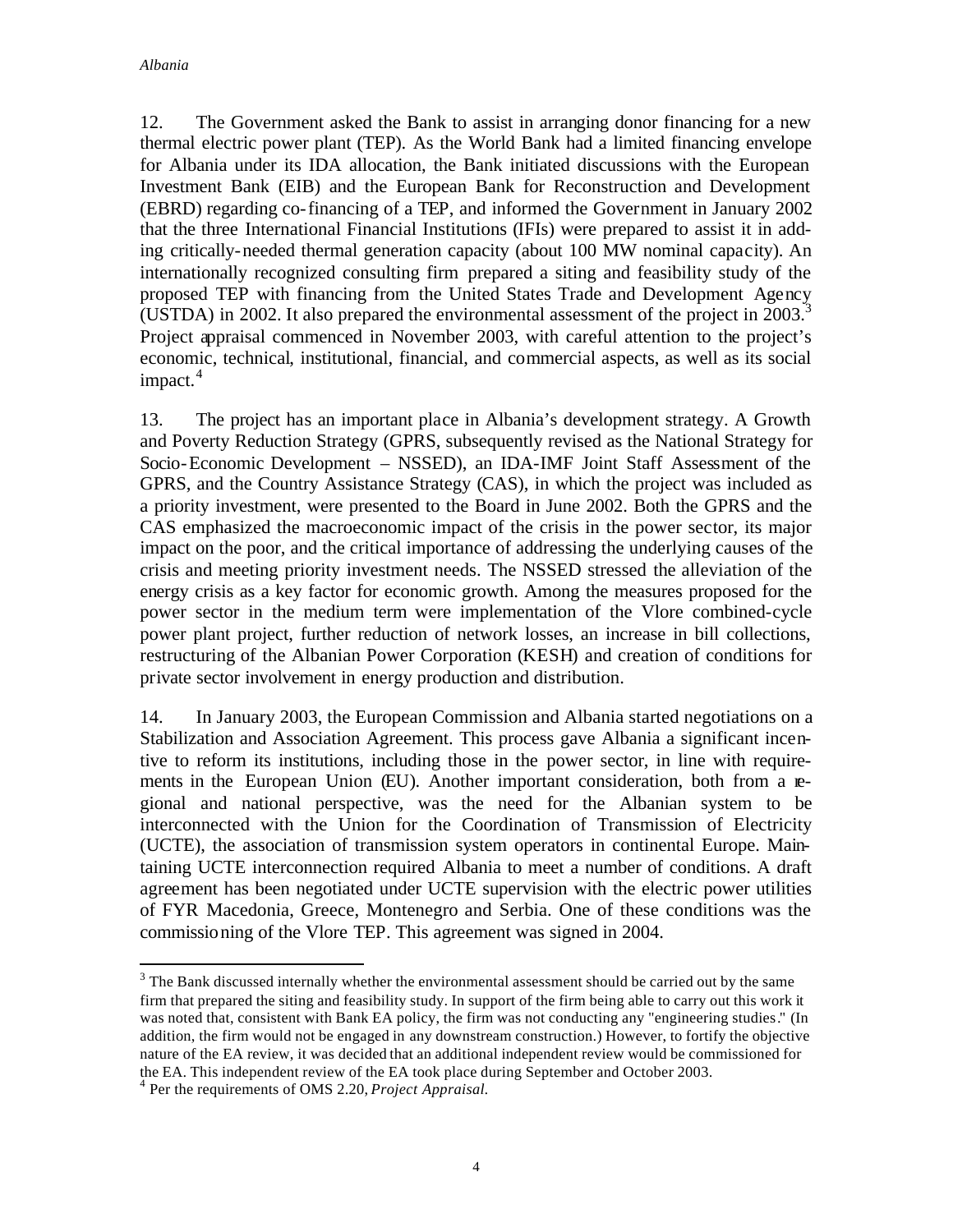15. The project will be the first new generation plant in Albania since the Komani hydropower station entered service in 1987. Based on a review of available unit sizes from different manufacturers, bids were invited for a capacity between 85 MW and 135 MW, and the contract was awarded for a thermal power plant of 97 MW capacity. The plant is expected to provide about 680 GWh per year (at an availability of about 80 percent). When commissioned, it is estimated to cover about 20 percent of the supply deficit in an average hydrological year and a significantly lower proportion in a dry year. Construction of a thermal plant in the southern part of the country will reduce technical losses and significantly improve the security and quality of supply in the country overall and in particular in the south, which is poorly served at present.

- 16. The project consists of:
	- (i) a combined-cycle power station fueled by very low sulfur content distillate oil at a six-hectare site about six km north of Vlore adjacent to an offshore oil tanker terminal;
	- (ii) technical assistance for:
		- bid evaluation, contract administration and supervision of project implementation;
		- formation of a subsidiary company of KESH to own and operate the plant, preparation of a power purchase agreement, and assistance in procuring the services of an operator for an initial period;
		- follow-up studies required by the Environmental Management Plan (EMP);
		- examination of the option of soliciting bids to supply gas to the plant;
		- power sector reforms;
		- consumer satisfaction surveys;
		- improvements in inventory control; and
		- training in procurement and environmental management.

17. The project will use a Combined-Cycle Gas Turbine (CCGT) for power generation. This technology dominates investments for most modern power plants because it achieves significantly higher efficiency than other options for thermal power generation combined with very low air emissions. CCGT technology is used primarily with natural gas as a fuel but, in the absence of natural gas in Albania in the short to medium term, the plant will be fueled by distillate fuel oil. The fuel specifications for the plant provide for low sulfur content of distillate fuel in order to reduce emissions, even though this will add to the operational cost. *"Fuel sulfur content will be monitored to ensure that it is less than or equal to 0.1 percent by weight. Sampling and analysis should be performed on*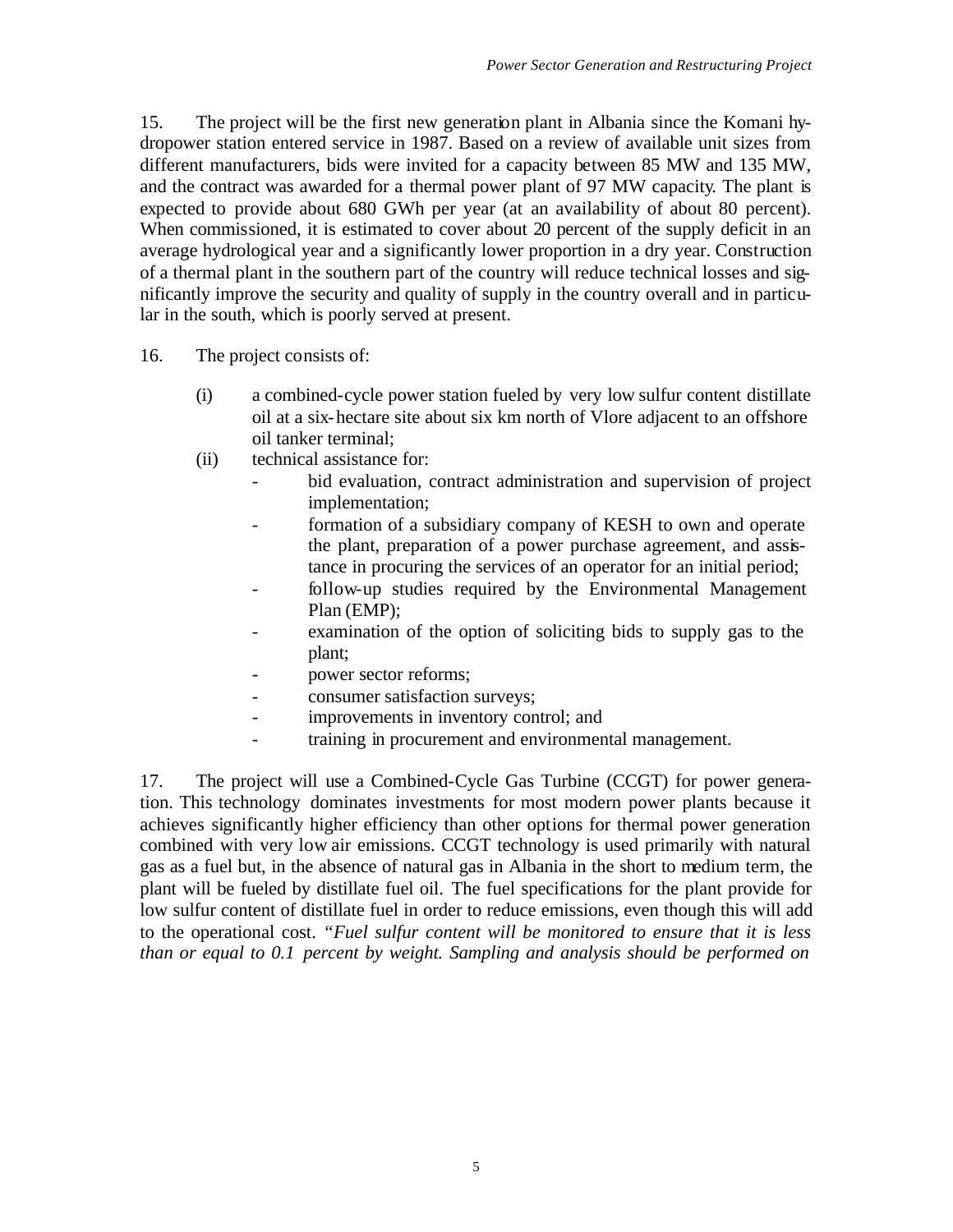$\overline{a}$ 

*each delivery received."*<sup>5</sup> The TEP is designed to allow conversion to natural gas if and when it is imported to Albania.

18. The total amount of financing for the contract of the TEP is currently expected to be EUR92 million (approximately USD123.3 million). Based on the awarded Engineering, Procurement and Construction (EPC) contract the cost of the power station project includes about EUR10 million for: (i) an offshore oil tanker terminal; (ii) an undersea pipeline; and (iii) fuel storage facilities. It also includes USD4.4 million for a connection to the Albanian transmission system at the Babica 220/110 kV substation located seven kilometers away. The total project cost also incorporates USD4.85 million for technical assistance and training.

19. Financing for the project is being provided through an IDA Credit of USD25 million equivalent and loans of EUR40 million each (approximately USD54 million) from EIB and EBRD. The three IFIs are providing joint financing, rather than parallel financing, since there is a single supply and install contract (EPC) for the TEP.

20. The power station will be owned and operated by a separate corporatized enterprise, with all of its shares held by KESH. There will be a power purchase agreement between the company and KESH, with a guaranteed take-or-pay arrangement for a limited period. Such an agreement between KESH and the plant company provides two benefits: first, it constitutes a useful precedent for subsequent investments in generation by the private sector or through a public-private partnership; second, a track record of financial performance of the subsidiary company with such an agreement could facilitate its subsequent privatization. In addition, having a reliable power supply by a dedicated producer would benefit the population.

21. The project benefits will consist of: (i) increased electricity supply from the new power station that will contribute to an improved balance between hydropower and thermal power; (ii) avoided costs of transmission lines and capacitors to improve electricity service in southern Albania; (iii) lower transmission losses since the plant will be located near demand centers in southern Albania where there is currently a supply shortage; (iv) potential for fulfillment of the condition to connection with the UCTE system; (v) less load shedding resulting from reductions in non-technical power losses and improved collections, since both lead to lower demand and improve the ability of KESH to pay for imported electricity; (vi) improved power sector financial performance resulting from reductions in transmission and distribution losses, increased collections, and higher electricity tariffs; and (vii) implementation by the Government of a clearly defined power sector reform strategy. In addition, increased electricity availability should help to support the growth of tourism in the Vlore area as well as further south.

 $<sup>5</sup>$  From the EMP, which forms the Annex to Contract document (h), Annex 5. Refer to table 8.4, page 21.</sup> Use of this low sulfur fuel would be in line with EC directive 1999/32/EC which will require distillate fuels to reduce sulfur content to 0.1% sulfur from January 1, 2008.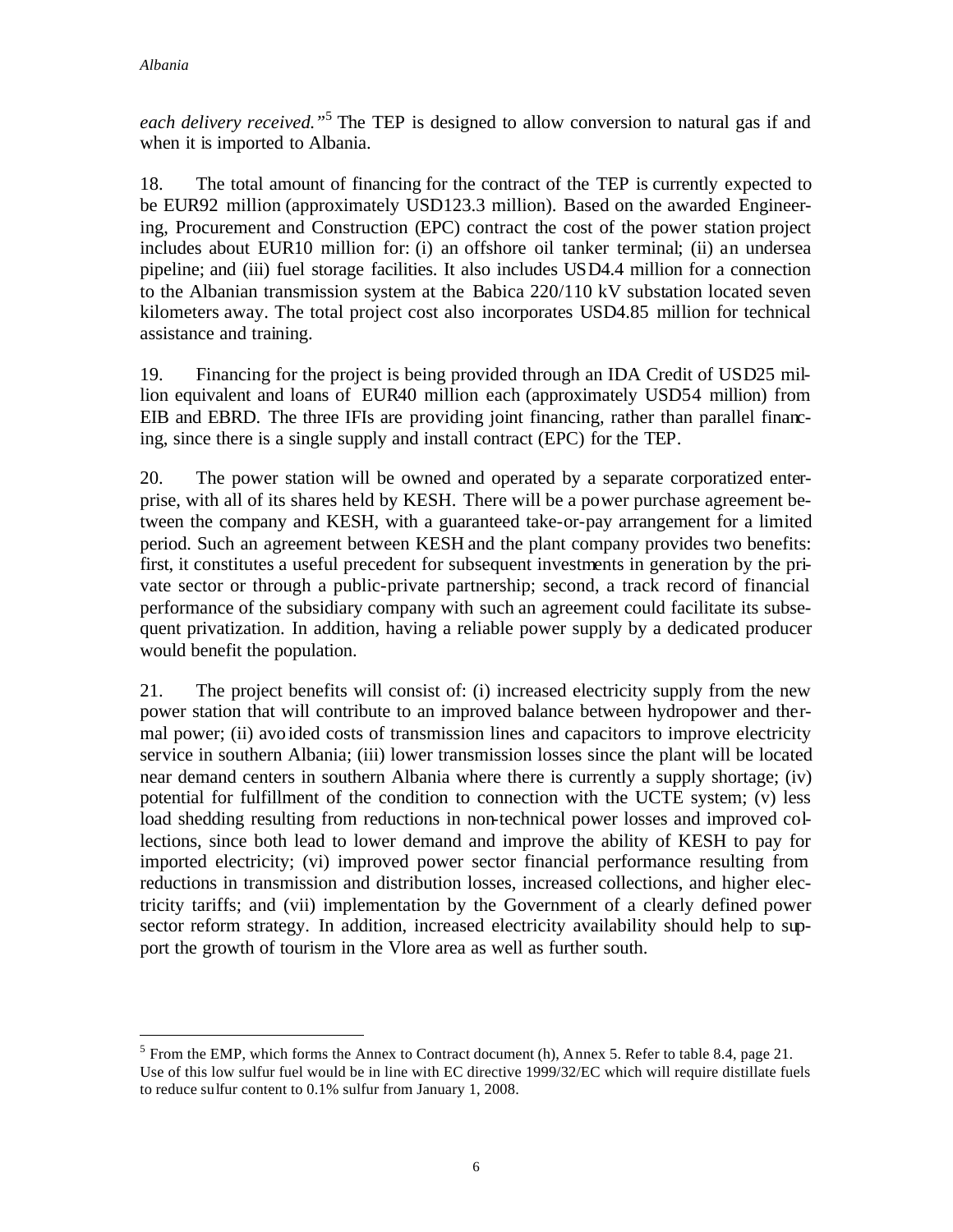22. KESH is managing project implementation, with the Project Management Unit that was responsible for implementation of the previous Power Sector Rehabilitation and Restructuring Project continuing for the present project.

#### **PROJECT ANALYSIS OF ALTERNATIVES AND ECONOMIC EVALUATION**

23. As required under the Bank's policy on Economic Evaluation, an ana lysis of alternatives was carried out as part of the project appraisal process. 6 Four sets of alternatives to the project were considered: (i) no project; (ii) another transmission and distribution project; (iii) alternative fuels and sites; and (iv) an independent power project (IPP) financed by a private investor.

24. **No Project.** One alternative to the proposed TEP would have been to import an additional amount of electricity equal to what would have been produced by the plant. Albania was already heavily dependent on imported electricity, and this dependence would continue to increase. Without additional domestic capacity, domestic generation would meet only 44 percent of demand in 2015 in an average hydrological year and 33 percent in a dry year (3,000 GWh domestic generation). Further, a supply deficit was already emerging in the region. Imports were thus likely to become progressively more difficult to obtain and more expensive. Albania was buying imported electricity on the basis of contracts for one year or less, and was unable to arrange for longer contracts. Lack of sufficient imports would have had a major negative macroeconomic impact. Provision of additional domestic generation capacity would reduce Albania's vulnerability to such a situation.

25. **International Interconnection, Transmission and Distribution Project.** The option of a new IDA-supported project to strengthen transmission links with neighboring countries was determined to be unnecessary since financing for a new 400 kV interconnection to the north is already committed by KfW of Germany and Italy. The internal Economic Rate of Return (ERR) of this interconnection was lower than that of the proposed Vlore TEP. The option of another project to rehabilitate and strengthen the distribution systems in selected regions of Albania together with associated transmission investments was also considered. This option was evaluated using a detailed cost-benefit analysis of the power distribution and associated transmission investments given the highest priority in the Energy Sector Study, and designated for implementation prior to 2006. The internal ERR for this option, while favorable, was lower than that of the Vlore TEP, and the net present value (NPV) was significantly less.

26. **Alternative Fuels and Sites. <sup>7</sup>** The project feasibility study considered other sites and other fuels as alternatives to the use of distillate oil in a combined-cycle generating unit at Vlore (site B). The other sites investigated were: Durres, Elbasan, Fier, Korce, Shengjin, and Vlore (site A).

 $\overline{a}$ 

<sup>&</sup>lt;sup>6</sup> For more details see also: Project Appraisal Document, February 17, 2004, Report No: 27049-ALB.

<sup>&</sup>lt;sup>7</sup> See consultant's studies, "Final Feasibility Study" and "Siting Study," October, 2002.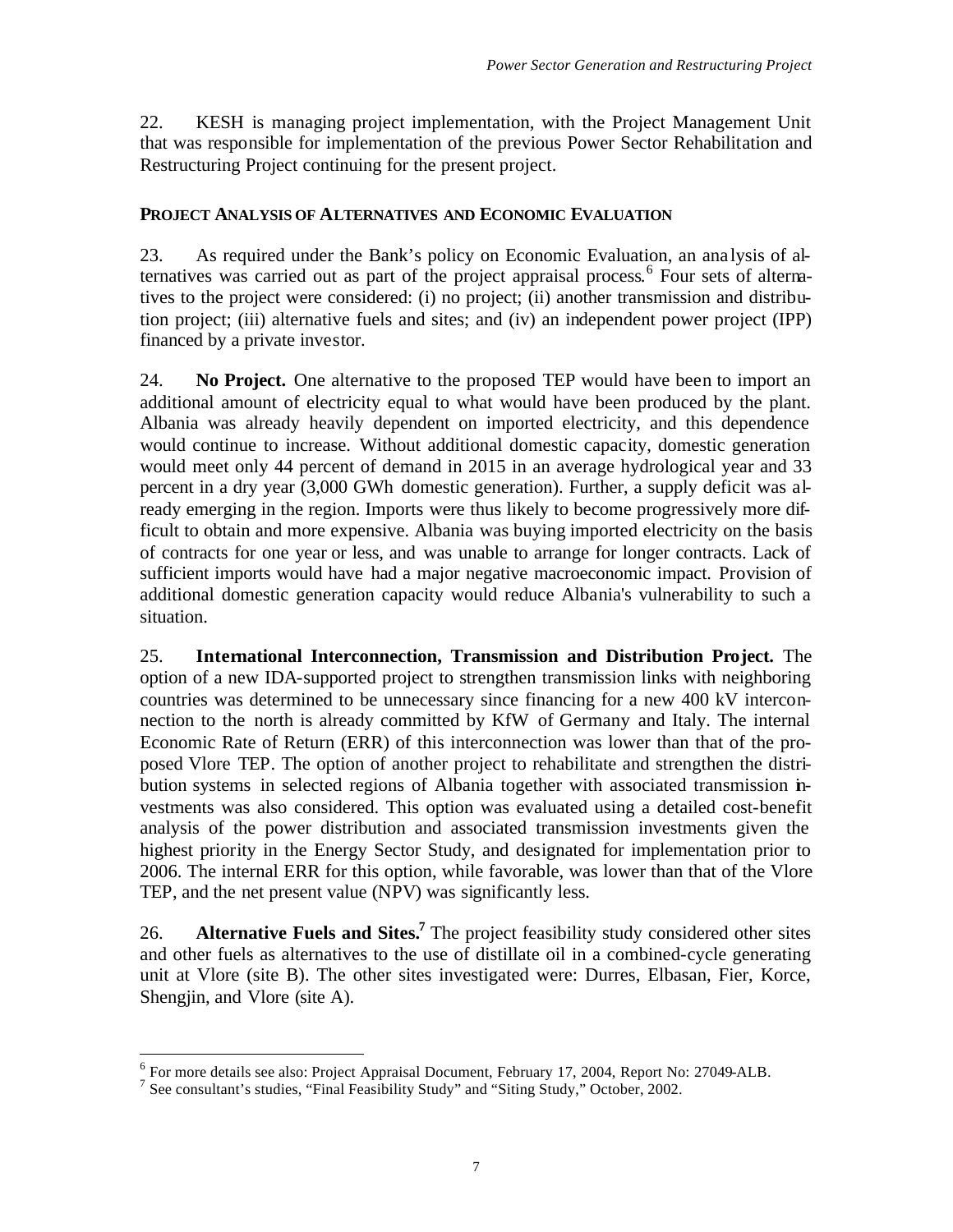27. The option of a natural gas-fired combined-cycle unit at each site was found to be more costly than the distillate fuel option, since, in the absence of any other significant potential consumer of gas in Albania at the time the new plant will enter service, the total cost of building the infrastructure to import gas would have to be assumed by the proposed TEP. However, if and when imported natural gas is brought to Albania, the Vlore plant could be readily converted to gas. The oil-fired combustors on the combustion turbines would be capable of firing natural gas, with no additional cost to the project although there would be additional costs with respect to new natural gas lines, gas compression, gas treating and heating equipment.

28. The use of indigenous coal in a conventional coal power station was ruled out because of the high cost of reintroducing coal mining, addressing pollution mitigation due to high sulfur content, the lack of an adequate transportation system, and the low heat content. The imported coal option was found to be more costly than the distillate fuel option at all of the sites.

29. Use of heavy fuel oil (HFO) in a combined-cycle plant would be cheaper than distillate oil, but firing low sulfur HFO (less than 1 percent) would not result in any cost savings, due to decreased unit performance. The use of high sulfur HFO (more than 1 percent) would have reduced the levelized cost by about 6 percent, but would have also resulted in higher particulate emissions and approximately twice the amount of  $NO<sub>x</sub>$  and  $SO<sub>x</sub>$  emissions. In view of this, HFO was not considered for the project.

30. The sites themselves were evaluated on the basis of ten criteria, each assigned a different weight. The criteria and their weights were: (i) environmental remediation  $-12$ percent; (ii) air quality concerns  $-8$  percent; (iii) levelized cost  $-12$  percent; (iv) socioeconomic concerns – 8 percent; (v) reduction in transmission system losses and voltage profile improvement  $-12$  percent; (vi) transmission availability and proximity  $-10$  percent; (vii) fuel availability  $-14$  percent; (viii) water and sewage needs  $-10$  percent; (ix) transportation  $-8$  percent; and (x) property availability  $-6$  percent. The Vlore and Fier sites were found to be best from a transmission perspective since they would significantly improve the voltage profile throughout the Albanian power system, greatly reduce the number of substations with low voltage, significantly reduce system losses, and have reasonable interconnection costs.

31. Other advantages of the Vlore sites were the possibility of using sea water for once-through cooling for steam cycle heat rejection, and the possibility of using the nearby Vlore port to receive the imported equipment for the TEP. The Durres and Elbasan sites also would have provided benefits from a voltage and losses perspective, but not as much as the Fier and Vlore sites. The Korce and Shengjin sites would have provided marginal voltage improvements and loss reductions, but they suffered from other limitations such as expensive access to fuel and difficulties of transporting material. Site Vlore A, which is located four kilometers west of the city center, encompasses part of an abandoned chemical plant that is a source of extensive mercury contamination as well as other chemical waste. The cost of the measures needed to remedy the environmental problems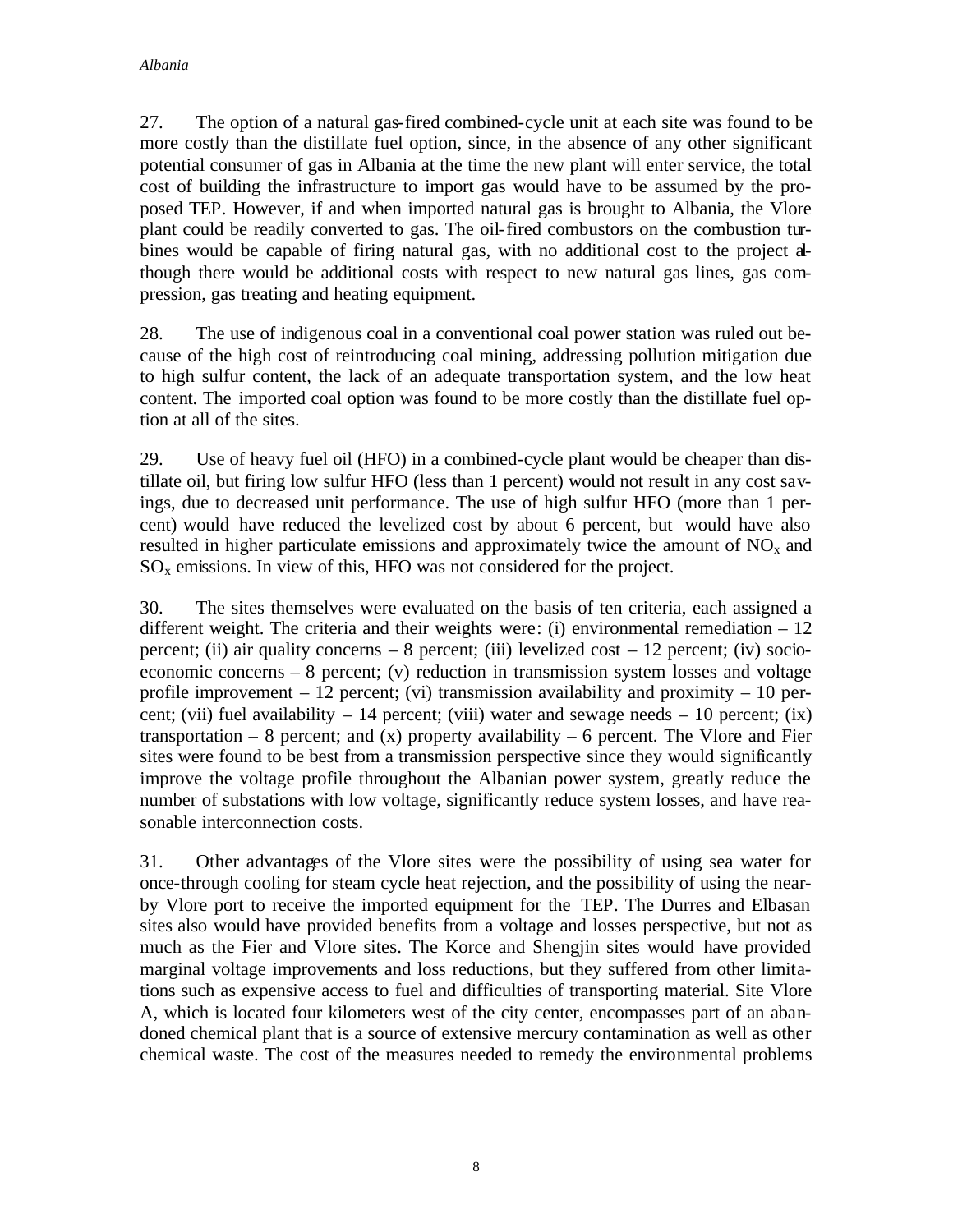would have been prohibitive.<sup>8</sup> The disadvantage of the Fier site in comparison with the Vlore B site was the extra cost that would be required to transport the imported distillate oil overland from Vlore to Fier, and associated environmental concerns. There was a close correspondence between the ordering of the sites on the basis of the ten criteria and the ordering on the basis of levelized cost alone. In both cases, the recommended Vlore site was ranked first over the site at Fier.

32. **IPP.** The option of an IPP was rejected in light of the low likelihood that private investors would be interested in investing in a new power station to serve the Albanian market because of a combination of factors. These included the worldwide reduction in investor interest in the power sector, the financial difficulties experienced by some potential utility investors and the substantial perceived country risks.

33. The project feasibility study estimated economic NPV and internal ERR for different sizes and types of combined-cycle plants at the Vlore B site. The estimates used for the Project Appraisal Document (PAD) are for a plant consisting of two combustion turbines and one steam turbine, with an installed capacity of 131 MW, annual production of 921 GWh, and an assumed life of 20 years.

34. For the economic analysis during project appraisal, the costs consisted of the investment cost, estimated to be USD102 million (including physical contingencies of 5 percent but no price contingencies), annual fuel costs and annual operations and maintenance costs. The quantified benefits consisted of: (i) retail sales valued at willingness to pay less transmission and distribution costs and losses; (ii) reduction in transmission losses on the Albanian system attributed to the project of 46 GWh per year valued at willingness to pay; (iii) avoided investments totaling USD27.9 million in a 220 kV transmission line from Tirana 2 to Durres to Fier and a 220 kV transmission line from Elbasan 1 to Fier; and (iv) avoided investments totaling USD1.7 million in 100 MVAr of capacitors. Willingness to pay of USD0.109 per kWh was estimated on the basis of the consumption weighted average cost of alternative diesel generation beated at consumers' premises for large industrial and small industrial and commercial consumers, with the weights being the consumption increases by these two respective sets of customers. Projected additional demand over the period 2003-2008 for these consumer groups slightly exceeded the output of the Vlore TEP. The Cost Benefit analysis of the project calculated a NPV of USD118 million and an ERR of 37 percent.

 $\overline{a}$  $8$  The United Nations Environment Programme (UNEP) conducted site investigations and risk analyses in 2000, and designated the area a "hot spot" posing risks to public health and the environment. According to UNEP, the former chemical plant used excessive quantities of mercury in its chlorine-alkali electrolysis operations and considerable amounts of mercury were lost in spills during the production period, causing soil and groundwater contamination. The report made a series of recommendations to reduce public health risks and further characterize site conditions. See *United Nations Environment Programme and National Environmental Agency of Albania, 2000. Post-Conflict Environmental Assessment and State of the Environment Report. ISBN 82-7701-014-1,* available in CD.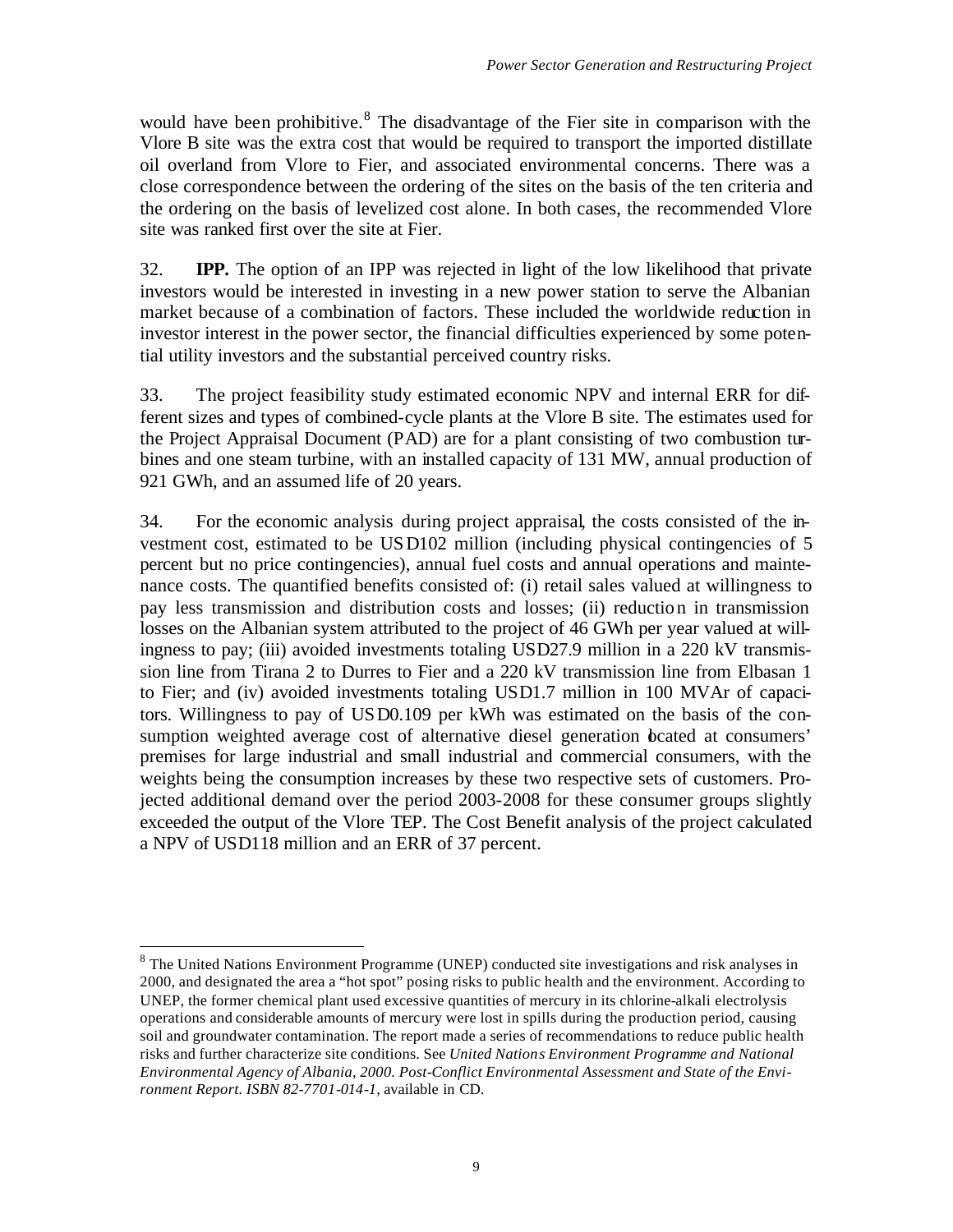#### **PROJECT STATUS**

35. The project was approved by the World Bank's Board on March 16, 2004. The legal documents were signed on April 6, 2004 and the project became effective on January 25, 2005. After a bidding process that was protracted by the need to carefully review complexities that arose during evaluation of the bids, the EPC contract for the TEP was signed on February 9, 2007 and became effective on May 5, 2007. It is expected that civil works will commence in June 2007.

36. Regular supervision missions were carried out by the project team<sup>9</sup> after the approval of the project by the World Bank's Board. The Bank received correspondence from civil society, starting in June 2005, which raised issues about the project. The project team reviewed the concerns and responded in writing. The Country Manager and the Country Director held a meeting with representatives of civil society to discuss their concerns in April 2006 while a separate mission took place in 2006 to conduct further investigations on cultural issues (see also Annexes 1 and 2 for more details).

# **IV. SAFEGUARD-RELATED ISSUES**

### **ENSURING COMPLIANCE WITH WORLD BANK AND IFI SAFEGUARD POLICIES**

37. The World Bank, EBRD and EIB all required compliance by the Borrower with various "safeguard" policies to ensure environmental and social standards would be met.<sup>10</sup> Given the likely design of the proposed TEP, the overarching policy in all three institutions was deemed to be that of Environmental Assessment (EA, covered by OP 4.01 under the World Bank system). While Albania did have laws on EA in place at the time, the country's experience with (and ability to finance) EA work for such large investments was extremely limited. The USTDA provided support to hire consultants for the preparation of EA and related due diligence assessments. These assessments were prepared in accordance with the requirements of each of the three participating IFIs and relevant Albanian laws. The USTDA facilitated a contractual relationship between the consultant and the Government of Albania (signed April 10, 2002) to carry out EA work in addition to the siting and feasibility support.

38. The comparative analysis of twenty-one sites at seven localities for a new TEP (the "Siting Study") looked at environmental and social factors, in particular: (i) the extent of environmental remediation required to prepare the site; (ii) air quality concerns; (iii) water and sewer needs; and (iv) socio-economic concerns including proximity to protected or sensitive areas. These and other quantitative rankings led to the recommendation to proceed with further analysis of the Vlore B site; first in a preliminary fashion in

 $\overline{a}$ 

<sup>&</sup>lt;sup>9</sup> See Implementation Status Reports from 9/29/2004.

<sup>&</sup>lt;sup>10</sup> The World Bank's policies can be found at the Bank's external web site:

http://web.worldbank.org/WBSITE/EXTERNAL/PROJECTS/EXTPOLICIES/EXTSAFEPOL/0,,menuPK: 584441~pagePK:64168427~piPK:64168435~theSitePK:584435,00.html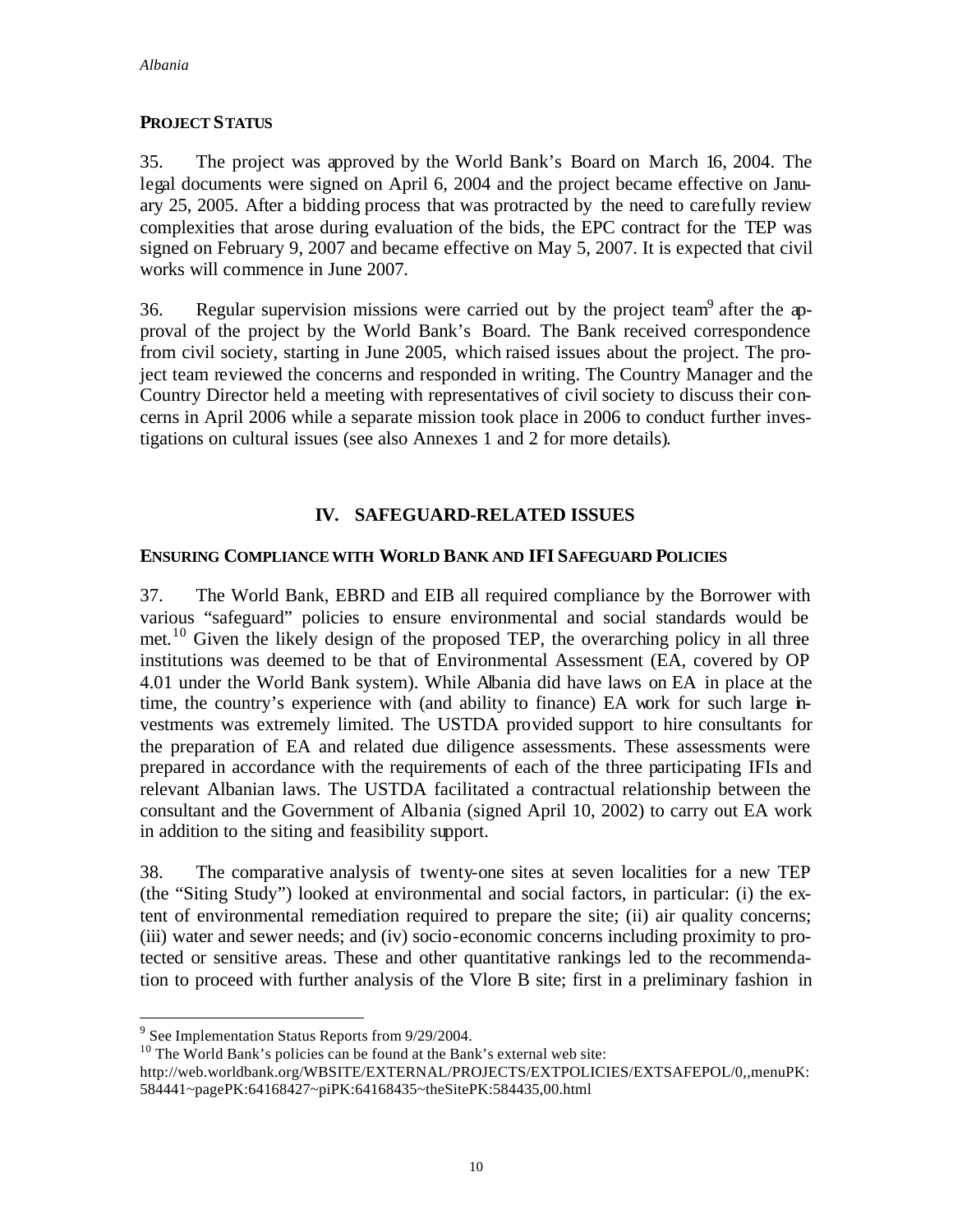the draft siting study (June 6, 2002) and then the final siting study of October 21, 2002. The Draft Feasibility Study (August 6, 2002) included a detailed Preliminary Environmental Analysis section as well as a draft outline of an Environmental Assessment (EA). These findings were discussed in a public meeting in Vlore on October 31, 2002.<sup>11</sup> Following the identification of the Vlore B site as a leading candidate for the site of the proposed power plant, safeguards work was initiated, with the siting study providing information that was then incorporated into the required "alternatives" section of the EA report.

39. The World Bank's formal process for safeguards compliance began in early October 2002 with the first internal meetings to set safeguards requirements at the conceptstage. The project was assigned a "Category A" rating for EA, recognizing the potential significant impact on the environment and need for avoidance, mitigating and monitoring measures. This was consistent with the rating systems of EBRD and EIB (both based on the EA Directive of the European Commission). The Category A rating was driven by the highest risk component, that of the TEP itself, which required a full EA under World Bank policies and procedures and those of  $EBRD<sup>12</sup>$  and  $EIB$ .<sup>13</sup> Particular areas of attention included the impacts on air quality from stack emissions, water quality from cooling water discharge, and any ancillary impacts on the Narta lagoon, located about two kilometers from the project site. It was also recognized that the nature of the EPC contract meant that very localized risks, impacts and mitigating measures would need to be further clarified once the specific project design was set and further data obtained on baseline ambient air quality. Other components of the project that posed potential impacts which would be mitigated during implementation include upgrading of fuel handling, the location of offshore intake for cooling water supply, upgrading of local access roads to handle construction, and construction site waste management.

40. Additional internal discussions on the approach to due diligence took place from October 2002 through early January 2003. Formal public notification of the Bank's intention to prepare the project took place on January 2, 2003 with the posting of the Project Information Document (PID) in the InfoShop. An outline of the initial approach to safeguards (as required under Bank policy) was posted on February 19, 2003 at the Bank's InfoShop as a part of the Integrated Safeguards Data Sheet (ISDS). Key safeguard policies that were investigated for relevance under the EA (OP 4.01) process included Natural Habitats (OP 4.04), due to the proximity of the Narta lagoon (then designated for protection) and Involuntary Resettlement (OP 4.12) due to the possible need for land acquisition for transmission line towers. During project preparation review and after consultations on the protected area around Narta lagoon with the United Nations Development Programme (UNDP), it was found that the potential impacts on Natural Habitats (OP 4.04) would not be significant and hence the safeguard was not triggered.

 $\overline{a}$ 

 $11$  Note some project records have this meeting on October 28<sup>th</sup>.

<sup>&</sup>lt;sup>12</sup> EBRD's policies can be found at http://www.ebrd.org/enviro/policy/index.htm.

 $13$  An overview of EIB's approach on the environment is provided at:

http://www.eib.org/environment/index.htm.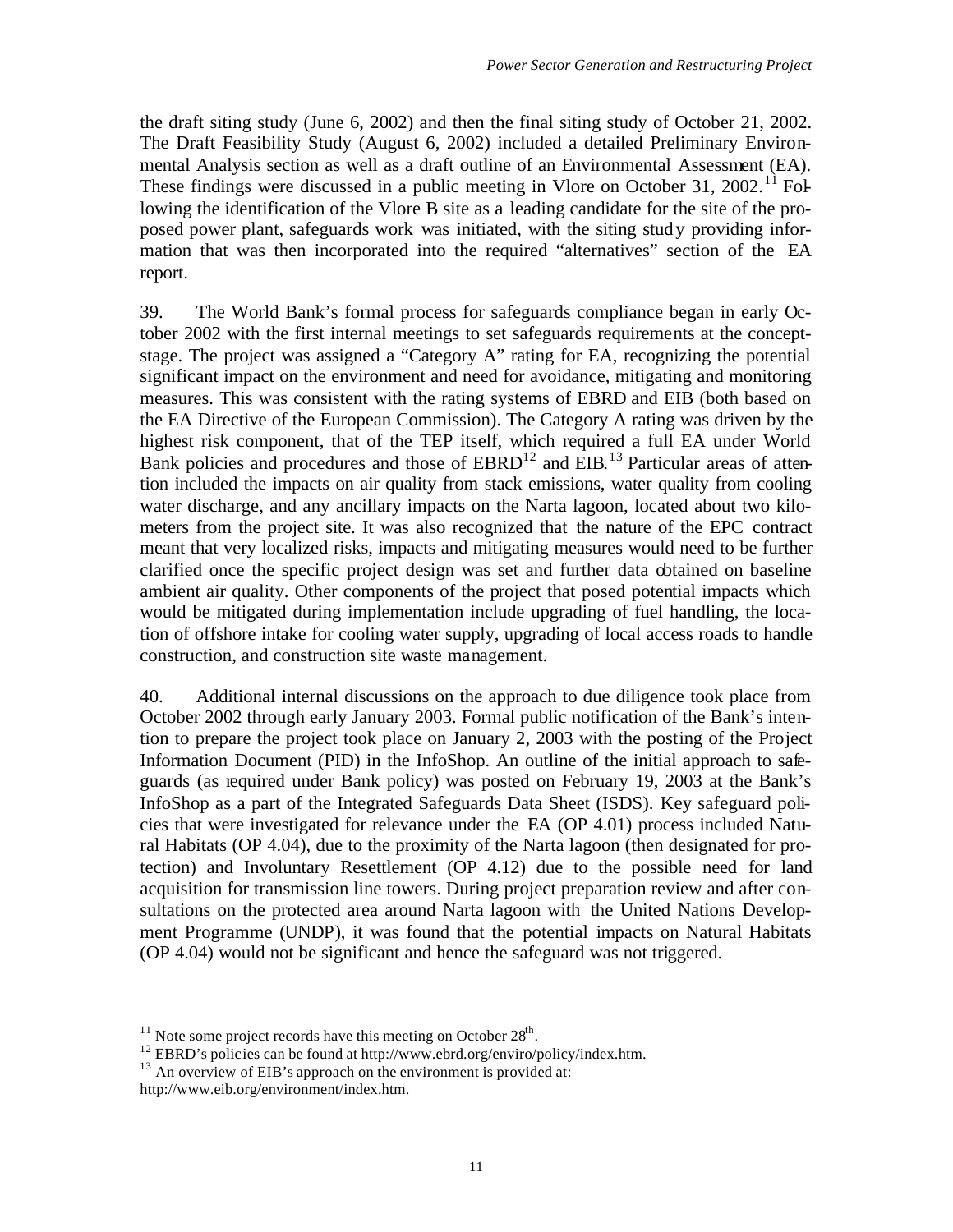$\overline{a}$ 

41. The project followed standard World Bank procedures for a Category A project including: (i) public consultations by the Government at the early EA preparation stage on April 2, 2003 and draft EA report stage on September 3, 2003; (ii) advanced notification of these meetings by Government to stakeholders; (iii) a thorough internal World Bank and IFI review process for drafts and final documents; (iv) resolution of comments through the completion of final reports and an Addendum; (v) posting of draft EA reports in Albania (in Albanian) and in the InfoShop (in English) in a timely fashion. consistent with the Bank's Policy on Disclosure of Information (Volume 1 on October 6, 2003 and a Volume 2 Addendum on January 15, 2004); and (vi) inclusion of the Policy Framework for Land Acquisition in the EA documents.<sup>14</sup> In addition, an external expert peer review of the EA was conducted by an internationally recognized consulting firm financed by the Canadian Government as an additional measure to ensure the qua lity of the EA.

42. The EA reports included (as per Bank policy) integrated EMP sections outlining requirements for mitigating and monitoring the project during construction and operation. These provisions were then incorporated into project specifications for bidders. The Government committed to adhere to these requirements during project implementation, and an internationally recognized consulting firm (independent from the firm that prepared the previous study) has been engaged to support the implementation of the EMP in four areas: (i) updating of ambient air quality impact assessment using site-specific ambient air quality and meteorological monitoring data; (ii) training of KESH's Environmental Management Unit to enable their oversight of EMP implementation; (iii) reviewing the oil spill prevention and response plan for the specific designs chosen by the EPC contractor; and (iv) preparing a Supplemental EA for all studies included in the EPC contractor scope. Additional monitoring of air quality and local meteorology has also been in place since February 2002 to allow reconfirmation of the results of the emission studies. Further details are provided in the selected chronology included as Annex 2.

43. World Bank safeguards requirements were addressed during project preparation and there were no policy exceptions included in the PAD or presented to the Board. Regarding other IFI requirements, EBRD and EIB relied on the same EA documentation as the World Bank. EBRD, for example, disclosed the EA to meet its requirements on February 6, 2004, and held a 120-day comment period from February 9 through June 7, 2004.<sup>15</sup> The project was approved by the EBRD Board on June 8, 2004. In addition, the Government of Albania has also confirmed that all domestic legal requirements of Albanian law were followed for this project (see government's response to Aarhus Convention). Management notes that the key Environmental Consent and License were in place as of March 2007.

44. The CAPBV wrote to the Bank in June 2005 raising technical, legal and economic arguments against the project. From January 2006, the Bank received letters regarding the completeness of the review of cultural heritage issues in the original EA work. Internal

 $14$  The Policy Framework was prepared and posted in English only due to the initial determination that acquisition of privately held land was unlikely.

<sup>&</sup>lt;sup>15</sup> Their succinct summary can be found at: http://www.ebrd.org/projects/eias/33833.pdf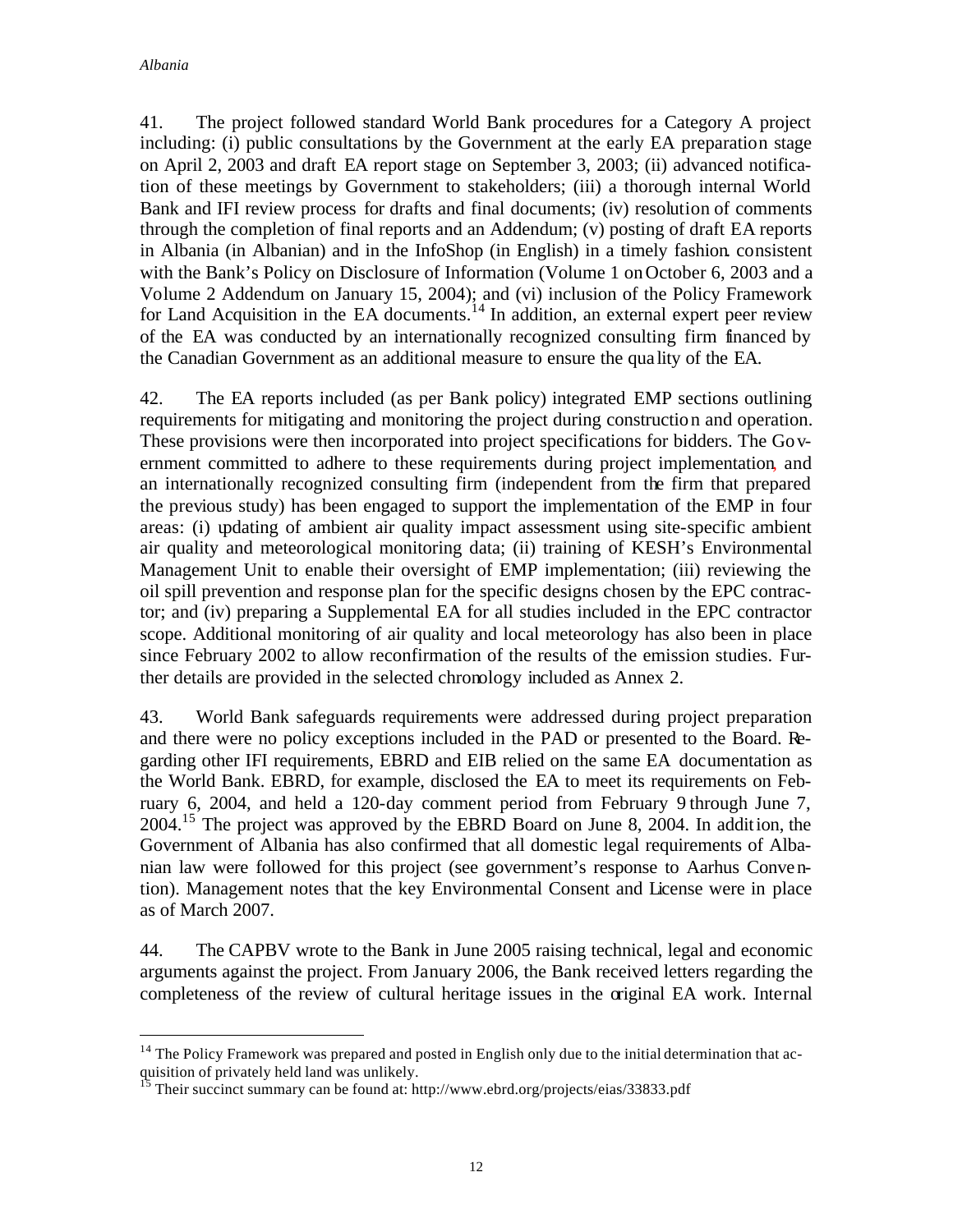Bank review suggested that this specific matter be looked into through a specialized supervision review which was carried out in July 2006. The review (Annex 3) included a field visit and discussions with noted experts, and confirmed that the project complied with relevant Bank policies (OPN 11.03 at the time) and relevant Albanian laws and regulations on historical and cultural resources. Monitoring of excavations during construction of the plant and related civil works to identify and protect "chance finds" was deemed the only action that needed to be taken, consistent with established Bank practice, and this is provided for in the EPC contract.

#### **ALLEGED DEFICIENCIES RELATING TO WORLD BANK SAFEGUARD POLICY COMPLIANCE**

45. The Requesters have raised several concerns on the project that Management views as being linked to the compliance of the project with World Bank safeguard policies. The first topic is both broad in coverage yet focused on a few environmental and social topics: *"If built, the Vlore TEPP will irreparably destroy environment, tourism, safe fisheries, natural habitat, ecosystem, coral colonies as well as the unique historical and cultural significance of the entire Vlore Bay and Narta lagoon. In short, it will destroy our past, present and future."* Management notes that the application of Bank safeguard policies is the means by which the potential impacts of its investment projects in such areas are systematically examined as part of the project preparation and decision process. The project in question was rated as Category A for EA since it was the view of Management (as well as the co-financing IFIs) that the project could pose potentially significant environmental and social impacts. Through the EA process, however, it is Management's view that significant environmental and social risks of the project can be successfully avoided, mitigated, monitored and controlled.

46. As noted earlier, the priority need for additional power generation capacity meant that Albania and its IFI partners sought an approach to project preparation that would provide technically sound options in a timely manner while meeting Bank (as well as EBRD and EIB) standards for quality and due diligence. Indeed, the anticipated growth of tourism along the coast of Albania would considerably increase electricity demand, further supporting the need for investment in power generation. Fortunately, the USTDA was able to mobilize an internationally recognized consulting firm to prepare prefeasibility and feasibility studies as well as, on a parallel track, the necessary environmental and social due diligence documentation. The timeline for this process was challenging, and consisted of two stages: first, the prioritization of sites from April through November 2002 and, second, preparation and completion of all EA and related work on the highest ranked site (Vlore B) between January 2003 and January 2004. Management notes that the Requesters directly and implicitly raise several questions on the overall site selection, both in the early stages and with respect to any associated or "linked" investments. The next paragraphs examine this question in more detail.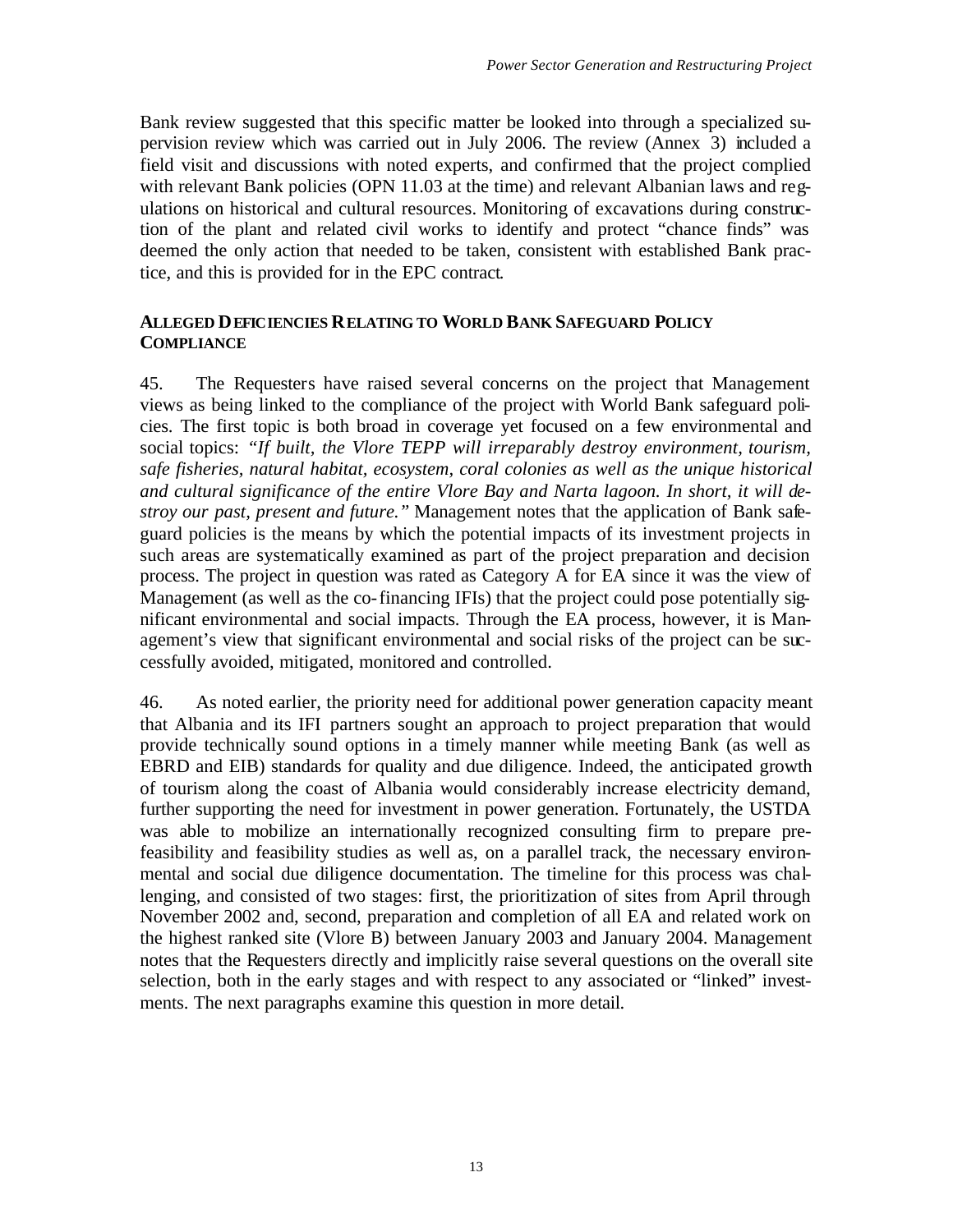$\overline{a}$ 

#### **SITE SELECTION AND LINKAGES TO OTHER INVESTMENTS**

47. As noted earlier, seven candidate locations for a TEP were evaluated on a number of environmental and social factors. Management notes that there are no internationally standardized approaches to conducting such site rankings, and that other evaluators might have chosen different ranking factors or weightings. Management considers, however, that the approach used under the project reflects appropriate and acceptable professional practice, and that the presentation of the review at the October 2002 public consultation meeting was notable in Albania as one of the first such engagements by Government with civil society at an early stage of a major investment project.

48. As a Category A project, the project included public consultations at the design stage of EA in April 2003 as well as at the draft EA report stage in September 2003. Notification of these consultation meetings was carried out by Government, and the minutes of these meetings were included in the final EA report (October 2003). Each of these meetings and the EA report itself reference the alternatives examined under earlier prefeasibility and feasibility studies in the latter half of 2002, a process that led to the recommendation of the current site in Vlore. The analysis of alternatives did include a solid range of analytical criteria, including suitability with regard to the environment. It is important to note that no major objections were raised with the Bank regarding the selection of the Vlore site during the EA process from April 2003 through Board approval.

49. The Requesters have expressed concern about the extent to which the Bank's project is physically linked to other investments that had been proposed or might be sited in the area, and how this may have an impact on due diligence. References have been made to three possible investments in this regard: (i) a proposed major industrial or "energy park;" (ii) a proposed oil storage facility operated on a concession basis and bcated at a partially-built site south of the Vlore TEP; and (iii) one or more additional TEPs that would raise generation capacity at the selected Vlore site to as much as 300 MW.

50. Management notes that the first proposal of an energy/industrial park was introduced during project preparation by local officials (this proposal was subsequently dropped, as has been stated repeatedly by the Government).<sup>16</sup> Appraisal of the project, however, showed that the TEP is fully justifiable based on national energy needs regardless of the possible co-location of a large additional user. Had such an energy and industrial park been sited near to either Vlore B or A, then full due diligence would have been required of that facility to meet Albanian law. To Management's knowledge, the proposal for the energy park never advanced to the pre-feasibility stage, whereby candidate investments and technologies are proposed. Without such basic information, it would have been technically infeasible during project preparation to speculate as to whether ambient air or water surrounding the TEP would have deviated from assumed conditions.

<sup>&</sup>lt;sup>16</sup> See Annex 6, Government of Albania Response to Draft Findings of the Aarhus Convention Compliance Committee, 'Comments on Paragraph 25. According to the Secretariat of the Council of Territorial Adjustment of the Republic of Albania (CTARA), the Ministry of Economy, Trade and Industry has proposed the abrogation of the Decision Nr. 8 Date 19/02/2003 "On Approval of the Industrial and Energy Park-Vlore". It is expected the CTARA will abrogate the decision during its next meeting.'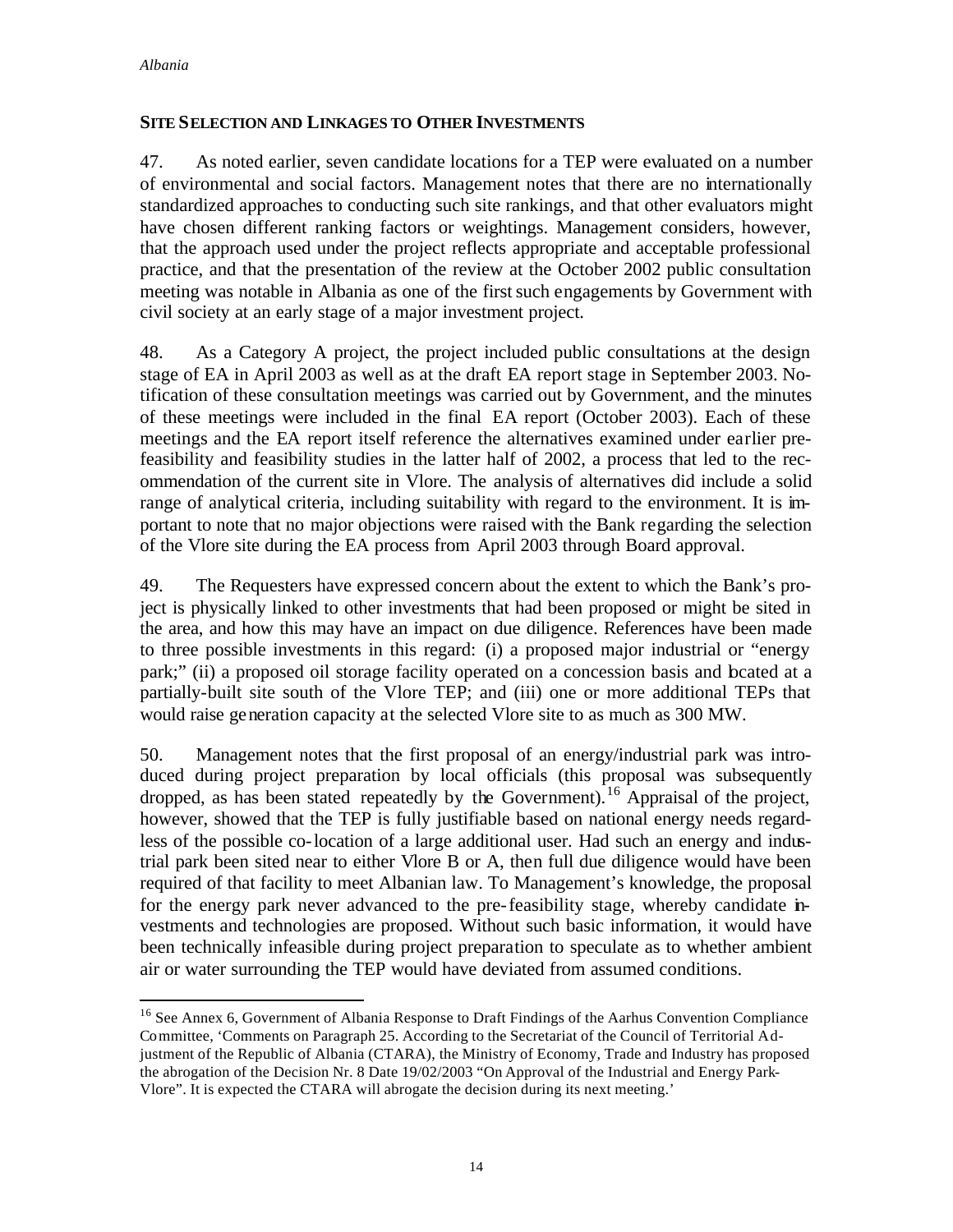51. The second proposed investment in the vicinity of the TEP, a proposed onshore oil terminal concession, is not related to the project, which will have its own independent offshore terminal, pipeline and storage tanks. In Management's view, project due diligence for the unassociated investment of an onshore terminal in the general area did not need to be carried out by the Bank.

52. Regarding the third issue, that of the possible expansion of generating capacity at Vlore to 300 MW, Management believes clarification of the record is helpful. The need for additional thermal generation capacity in Albania is recognized and a feasibility study had been carried out regarding addition of possible subsequent thermal power plants. Project documentation shows the Vlore site could physically accommodate additional units for a total installed capacity of 300 MW. The draft EA of July 2003, used for public consultation, did analyze air quality and cooling water thermal dispersion for both 100 and 300 MW capacities and concluded that, for both the 100 and 300 MW case, air quality and receiving water temperature rise are within limits acceptable to the World Bank and EU.<sup>17</sup> However, the project being financed by the World Bank, EBRD and EIB is limited to one facility of 97 MW capacity and the final EA focused on that only. If the Government decides to proceed with additional generation units (either at the Vlore site or another location), then a new comprehensive EA will be required.

#### **ADEQUACY OF SAFEGUARDS COMPLIANCE FOR THE PROJECT**

 $\overline{a}$ 

53. Moving from the matter of site selection and potentially associated investments, the Requesters have raised issues with the quality of the project EA in terms of the accuracy of site characterization and findings that the projected impacts in a number of areas would meet Bank and Albanian norms. Management's perspectives on these two themes, as well as reflections on compliance with internal procedural requirements are outlined below.

54. It is Management's view that the  $EA^{18}$  was carried out with an appropriate mix of field reconnaissance, literature review, contacts with Albanian experts, review of available baseline data, and simulation of impacts using analytical models. The World Bank requires the Borrower to carry out the EA, and Albania had limited experience with directing EA work of an international standard when the project began. Thus, the EA benefited significantly from support by the USTDA through a consulting arrangement with a highly respected international consulting firm. The subsequent EA documentation pro-

 $17$  For example, on the impacts of air emissions, see p. 63 of the Draft Environmental Impact Asses sment, July 17, 2003: *"The combustion emission unit consists of two distillate fuel oil-fired combustion turbines, each equipped with a HRSG. There is no supplemental firing in the HRSGs. The exhaust discharge points include two stacks; one from each HRSG. Complete facility build-out may include two additional generating units with identical emission sources. For the purposes of this analysis, one unit will be modeled, and impacts from complete facility build-out are estimated by scaling the results."* 

 $18$  EA means the two-volume Environmental Impact Assessment report (main text plus later Addendum) disclosed as per Bank requirements, and referenced by the Executive Summary prepared for SECBO. The "Summary of Environmental Impacts associated with the Vlore Thermal Power Station" published by EBRD on its web site is based on the same source materials.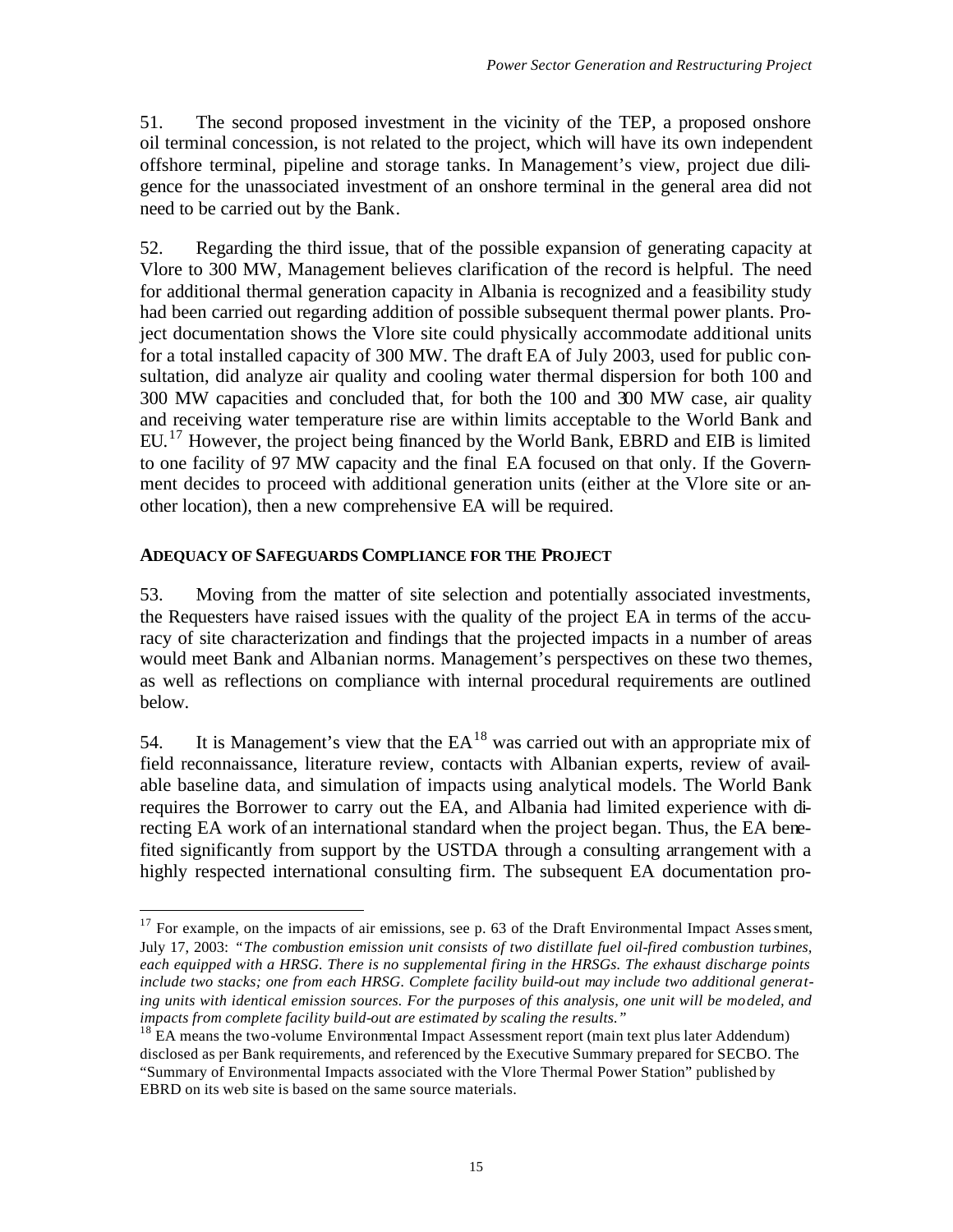duced from this collaboration met World Bank requirements (as well as EBRD and EIB requirements) for a Category A project from a content and organizational perspective, and through an iterative internal and external review process (outlined above and elaborated in Annex 2), the EA was deemed to be of professional quality. Consultations and disclosure of EA documentation was consistent with both OP 4.01 and the Bank's Policy on Disclosure of Information. The thoroughness of these consultations has been raised as an issue directly by the Requesters before the Compliance Committee for the Aarhus Convention (as discussed in paragraph 62) and Management's view on this matter is presented in that section and in Annex 5.

55. The Requesters' view that the EA was "*based on material misrepresentation of the site*…..[and] *was misleading, illegal and wrong*" is, in Management's view, not supported by any evidence. Management recognizes that the EA does rely on a certain amount of reconnaissance-level information on some topics which will need to be refined as implementation progresses. Additional field review will be carried out as appropriate which represents good professional practice. To cite one example, reliable ambient air quality in the area was not available at the time of the EA and baseline information for modeling was approximated based on a comparable geographic setting and an estimated average ambient air quality. New field data are now being acquired which will allow sitespecific data to be used for the analysis; the results of the EA analyses provide a significant margin between the expected results and acceptable limits but, if necessary, fine tuning of technology choices and operation can be undertaken in order to ensure that acceptable ambient quality is achieved after the plant is in operation. Similarly, the specific alignment for the oil pipeline and water intake/discharge will be selected, based on design choices and additional field studies. On the basis of the foregoing, Management sees no appreciable gains from an examination of additional project possibilities or choices selected.

56. One area where Management agrees that there was insufficient coverage in the EA was on the matter of the review of potential cultural property, even though the consulting team's initial research on cultural property issues suggested there were no assets likely to be found in the project area and thus a field survey was not warranted. When this issue was subsequently raised, Management believed that further consultations and a field visit would be beneficial to address this issue. A supervisory visit was carried out in July 2006, the Back-to-Office Report for which is included as Annex 3. The review concluded "*that the site is not of archaeological significance due to the known locations of the ancient city sites in the Vlore Bay region and the lack of any evidence of human habitation during digging for the adjacent fishing harbor in the early 1980s and beyond. Consequently a surface survey of the selected site prior to the start of construction is neither necessary nor justifiable."* 

57. The Requesters' concern for potential impacts on ecosystems (i.e.,*…. "fisheries, natural habitat, ecosystem, coral colonies…*") was also reviewed and Management considers that the EA and measures to be taken during implementation are adequate in these areas. The project site is outside the protected area around the Narta lagoon, designated as such in 2004 by the Government and is not anticipated to have an impact on this area. There is no evidence to suggest that areas immediately offshore from the TEP site sup-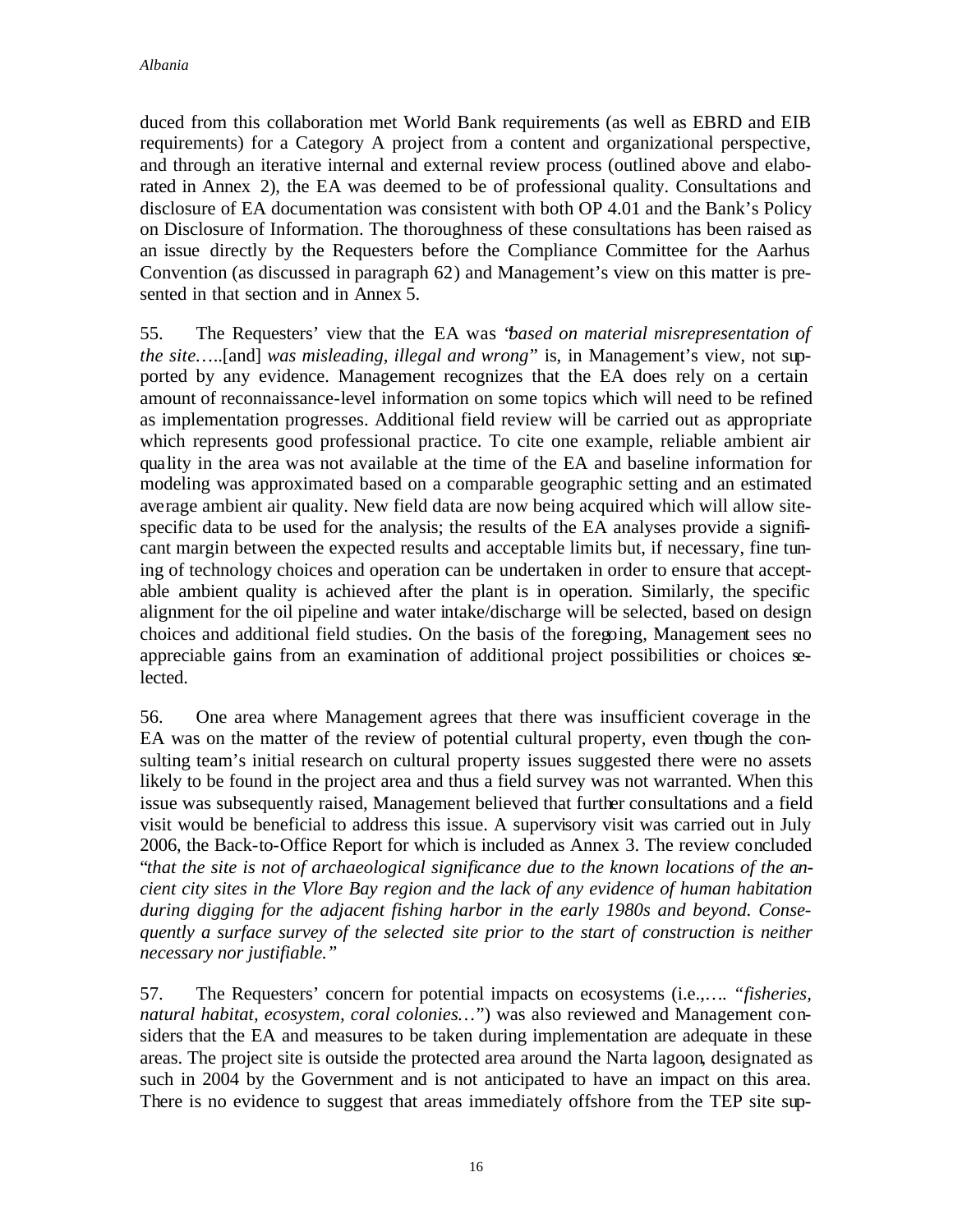port colonies of coral. Potential project impacts that were examined in the EA and which Management believes provide adequate assurance of acceptable risks include: (i) the location of the cooling water intake, discharge pipe, and oil supply pipeline which will be selected based on careful consideration of sea-bottom; (ii) the dispersion of cooling water offshore designed to meet acceptable temperature limits before the edge of a mixing zone thereby minimizing impacts on fish and submarine ecology; (iii) no projected impact from chemical or particulate fallout from the TEP stack that could cause loss of biodiversity in the Narta wetland; and (iv) careful consideration of potential ecological impacts and mitigation measures in project components beyond the TEP proper such as the rehabilitation of the access road and construction of a transmission line connecting the TEP to the regional grid. Management concludes that the Natural Habitats safeguard (OP 4.04) was appropriately shown as "not triggered" in the final ISDS.

58. Further details on mitigation and monitoring approaches are outlined in detail in the EA and will be the subject of careful review by the independent consultant's oversight contract. Management recognizes that even with the implementation of the EMP and supervision of the works by an independent contractor, residual risks do remain, but these are within the range of acceptability by the Bank and the cooperating IFIs. The approach to having the operating contractor provide further details on safeguards compliance (rather than having all details laid out in the EA) is commensurate with the nature of the operation, since an EPC contract means that the contractor undertakes the detailed design, procurement and construction of the project. Management considers, furthermore, that the project warrants close and frequent supervision by Bank staff during implementation and will continue to provide the appropriate support in this regard.

59. Regarding impacts on tourism potential, this is not an issue covered directly by Bank safeguard policies, but only indirectly through related issues such as potential impacts on cultural property and natural habitats. Management notes that while tourism adjoining the immediate site could possibly be reduced, the benefit of more reliable power in the Vlore area (and generally in the southern part of Albania) for tourism is undeniable.

60. Regarding the Involuntary Resettlement Safeguard (OP 4.12), Management notes that the policy was appropriately shown as "triggered" in the ISDS and a Policy Framework for Land Acquisition was included in the PAD and disclosed. This Framework was needed to address the very small amount of land that will need to be acquired for transmission line towers and not for the TEP itself. The land acquisition will not lead to actual displacement of households or businesses, since acquisition of privately held land is unlikely.

61. The Requesters allege certain additional legal deficiencies. Regarding the general allegation that the Bank's procedures violated EU laws and guidelines, Management notes that the EA was carried out in full compliance with relevant EU laws and guidelines. In addition, Management notes that the approach to due diligence followed by EBRD and EIB is heavily influenced by EU Directives under the Environment *acquis*. Allegations by the Requesters that the project is in violation of Albanian laws on environment and public participation are not supported by legal citations and the Government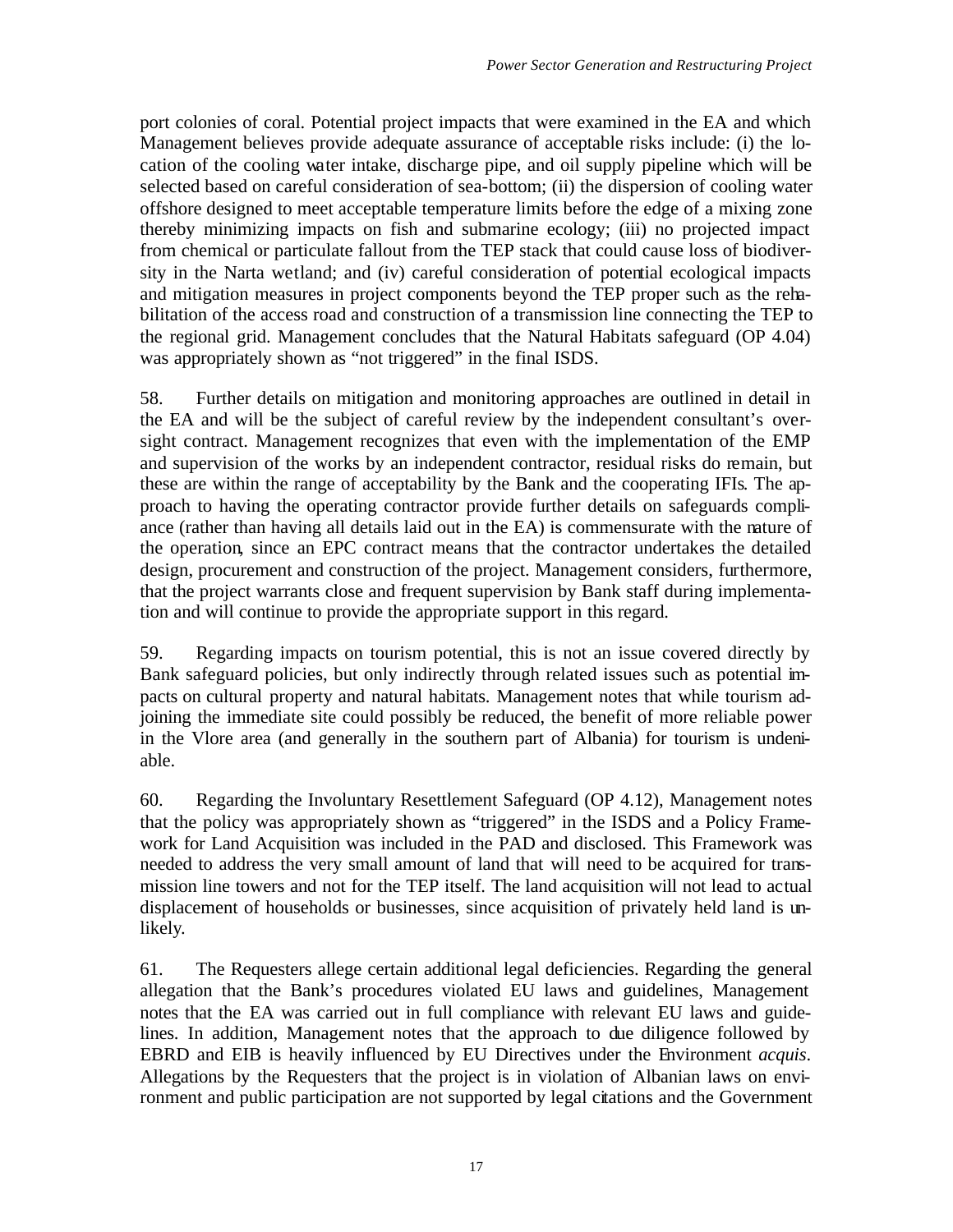$\overline{a}$ 

has stated that all Albanian legal requirements have been complied with in approving the project and issuing the relevant licenses. Albania would certainly benefit from further institutional strengthening on environmental management, but Management believes this should not detract from the tremendous gains the country has made in the preparation and implementation of the project. Finally, following the award of the EPC contract, Albanian requirements with respect to "Environmental Consent" on the TEP was obtained on February 16, 2007. The Environmental License for operating the TEP was obtained on March 3, 2007.

62. The Request for Inspection refers to a recent draft report on the project issued by the Aarhus Convention Compliance Committee, provided as Annex  $4^{19}$  Management maintains that the Bank's safeguard policy framework supports the Convention by, among other items, seeking early and meaningful dialogue. It is the Bank's understanding that the Committee's compliance process is still underway. Management believes that the process leading up to the project respected the requirements of the Convention. Annex 5 presents a response to the Committee's invitation for comments on the Report. In it, the Bank clarifies or confirms a number of points relevant to the report, including: (a) the project is in compliance with Bank policies and procedures, and, as relevant to this case, the Bank's EA and disclosure and consultation requirements; (b) a satisfactory analysis of alternatives was conducted for the project, and that the result of this analysis was discussed with local stakeholders; and (c) consultation and disclosure of information did take place during project preparation in a manner satisfactory to the Bank and other development partne rs. The response of the Government to the Aarhus Convention Compliance Committee is provided as Annex 6.

### **V. MANAGEMENT'S RESPONSE**

63. The Requesters' claims, accompanied by Management's detailed responses, are provided in Annex 1.

64. Management believes that the Bank has made diligent effort to apply its policies and procedures and to pursue concretely its mission statement in the context of the project. In Management's view, the Bank has followed the guidelines, policies and procedures applicable to the matters rais ed by the Request. As a result, Management believes that the Requesters' rights or interests have not been, nor will they be, directly and adversely affected by a failure of the Bank to implement its policies and procedures.

<sup>&</sup>lt;sup>19</sup> Convention on Access to Information, Public Participation in Decision-Making and Access to Justice in Environmental Matters (Aarhus Convention).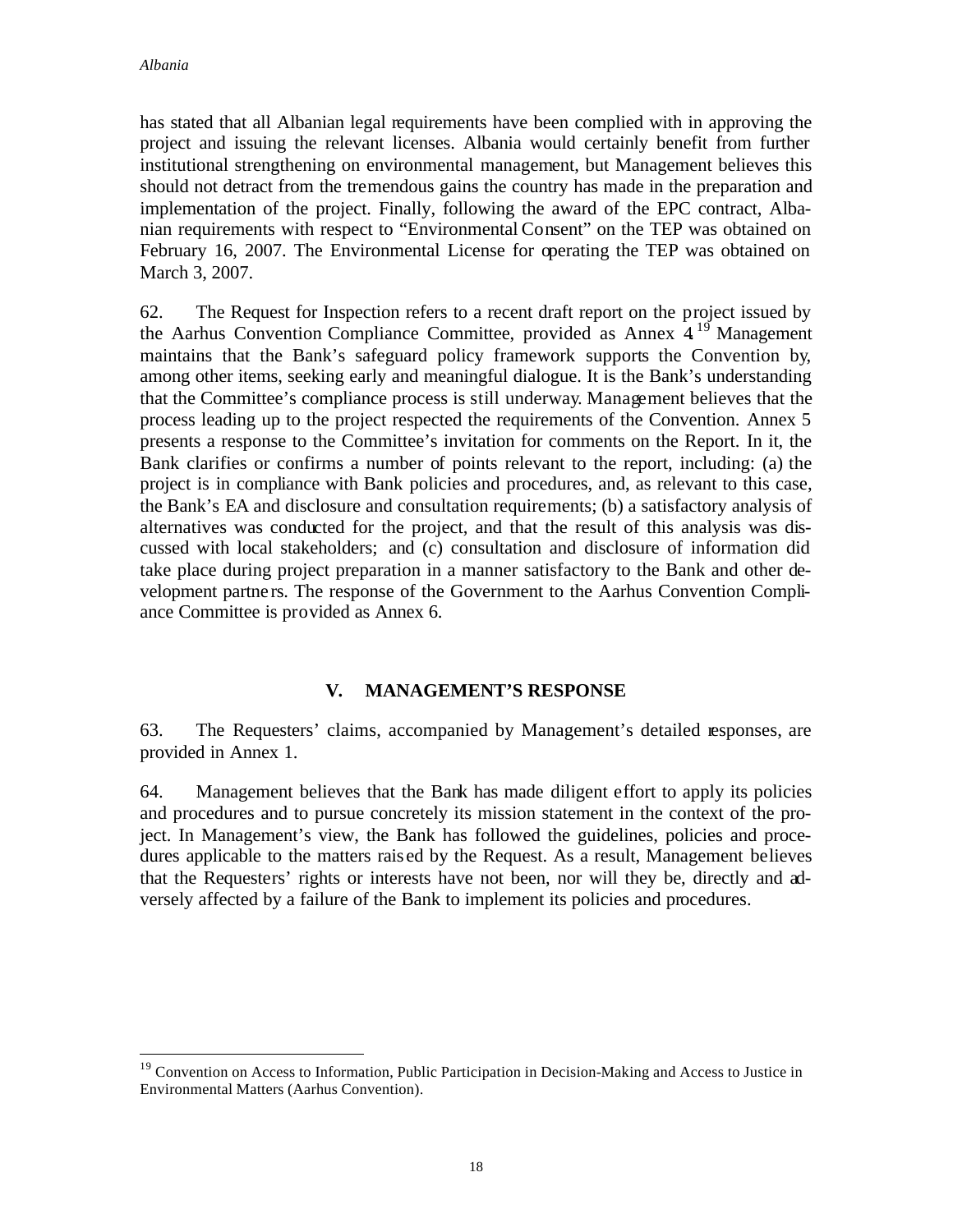**ANNEX 1 CLAIMS AND RESPONSES**

| <b>No</b> | <b>Claim/Issue</b>                                                                                                                                                                                                                                                                                                                                                                                                                                                                                                  | OP/BP                   | <b>Response</b>                                                                                                                                                                                                                                                                                                                                                                                                                                                                                                                                                                                                                                                                                                                                                                                                                                                                                                                                                                                                                                                                                                                                                                                                                                                                                                                                                                                                                                                                                                                                                                                                                                                                                                                                                                                                                                                                                                                                                                                                                                                                                      |  |  |
|-----------|---------------------------------------------------------------------------------------------------------------------------------------------------------------------------------------------------------------------------------------------------------------------------------------------------------------------------------------------------------------------------------------------------------------------------------------------------------------------------------------------------------------------|-------------------------|------------------------------------------------------------------------------------------------------------------------------------------------------------------------------------------------------------------------------------------------------------------------------------------------------------------------------------------------------------------------------------------------------------------------------------------------------------------------------------------------------------------------------------------------------------------------------------------------------------------------------------------------------------------------------------------------------------------------------------------------------------------------------------------------------------------------------------------------------------------------------------------------------------------------------------------------------------------------------------------------------------------------------------------------------------------------------------------------------------------------------------------------------------------------------------------------------------------------------------------------------------------------------------------------------------------------------------------------------------------------------------------------------------------------------------------------------------------------------------------------------------------------------------------------------------------------------------------------------------------------------------------------------------------------------------------------------------------------------------------------------------------------------------------------------------------------------------------------------------------------------------------------------------------------------------------------------------------------------------------------------------------------------------------------------------------------------------------------------|--|--|
|           | <b>Environmental Assessment, Natural</b><br><b>Habitats, Physical Cultural Resources</b>                                                                                                                                                                                                                                                                                                                                                                                                                            |                         |                                                                                                                                                                                                                                                                                                                                                                                                                                                                                                                                                                                                                                                                                                                                                                                                                                                                                                                                                                                                                                                                                                                                                                                                                                                                                                                                                                                                                                                                                                                                                                                                                                                                                                                                                                                                                                                                                                                                                                                                                                                                                                      |  |  |
| 1.        | If built, the Vlora TEPP will irreparably<br>destroy environment, tourism, safe fisher-<br>ies, natural habitat, ecosystem, coral colo-<br>nies as well as the unique historical and<br>cultural significance of the entire Vlora Bay<br>and Narta lagoon. In short, it will destroy<br>our past, present and future.<br>We believe the Bank has violated policies<br>concerning environment, public participa-<br>tion, cultural heritage, the requirement for<br>full compliance with Albania's domestic<br>laws. | 4.01,<br>4.04,<br>11.02 | In the earliest stages of preparation following a siting and rank-<br>ing study, the World Bank screened the Vlore TEP project as a<br>Category A for EA, recognizing the potentially significant impact<br>on the environment. An iterative process of field review, consulta-<br>tions, data gathering, analysis, and analytical modeling of key<br>media-related risks was undertaken. Internal and external peer<br>reviews by Bank staff, consultants and other IFI partners took<br>place which found that risks to the environment (including aquatic<br>and terrestrial ecosystems) could be mitigated by the selection of<br>high quality and low polluting fuel, good control technologies, and<br>a comprehensive EMP. The Narta lagoon will not be degraded by<br>the project and, while tourism in the immediate site could possibly<br>be reduced, the benefits of more reliable power in the Vlore area<br>for tourism are undeniable. There is also no evidence to suggest<br>that areas immediately offshore from the TEP site support colo-<br>nies of coral. The project site is not of archaeological significance,<br>but sound procedures for identifying and protecting chance finds<br>will be put in place.<br>The project has complied with safeguard policies of the World<br>Bank, including policies related to consultations and disclosure.<br>Management recognizes that Albania's compliance under the<br>Aarhus Convention is currently under review by the UN ECE<br>compliance committee. While Albania is not a member of the EU,<br>IFI partners such as EBRD and EIB have ensured that the project<br>complies with relevant segments of the EU Environmental acquis.<br>The Requesters have provided insufficient information regarding<br>alleged project non-compliance with Albanian laws and the Gov-<br>ernment has stated that all legal requirements have been com-<br>plied with in approving the project and issuing the relevant li-<br>censes. Management notes that the key Environmental Consent<br>and License were in place as of March 2007. |  |  |
| 2.        | The Bank's project is based on the mate-<br>rial misrepresentation of the site.                                                                                                                                                                                                                                                                                                                                                                                                                                     | 2.20                    | Sufficient in-field review and site characterization has been car-<br>ried out in the preparation of the EA. Where field data were lack-<br>ing (for example on ambient air quality) reasonable surrogates<br>were chosen and a program of field monitoring was begun to col-<br>lect data which will allow site-specific data to be used for the anal-<br>ysis; the results of the EA analyses provide a significant margin<br>between the expected results and acceptable limits but, if neces-<br>sary, fine-tuning of technology choices and operation can be un-<br>dertaken in order to ensure that acceptable ambient quality is<br>achieved after the plant is in operation. The project EMP, which is<br>a part of the EA, provides for further site characterization as<br>choices are made in project details such as the alignment of oil<br>supply pipelines and the intake and discharge of cooling water.<br>This approach is flexible and professionally appropriate, as well<br>as commensurate with the need for adding generation capacity in<br>a timely fashion.                                                                                                                                                                                                                                                                                                                                                                                                                                                                                                                                                                                                                                                                                                                                                                                                                                                                                                                                                                                                                |  |  |
| 3.        | The EA upon which the Bank's loan was<br>based is misleading, illegal and wrong.                                                                                                                                                                                                                                                                                                                                                                                                                                    | 4.01                    | The EA is consistent with World Bank policies and procedures<br>and those of EBRD and EIB for coverage, accuracy and technical<br>quality. Internal and external peer review and disdosure and con-<br>sultations were also sufficient and necessary pre-conditions for<br>Board approvals in 2004.                                                                                                                                                                                                                                                                                                                                                                                                                                                                                                                                                                                                                                                                                                                                                                                                                                                                                                                                                                                                                                                                                                                                                                                                                                                                                                                                                                                                                                                                                                                                                                                                                                                                                                                                                                                                  |  |  |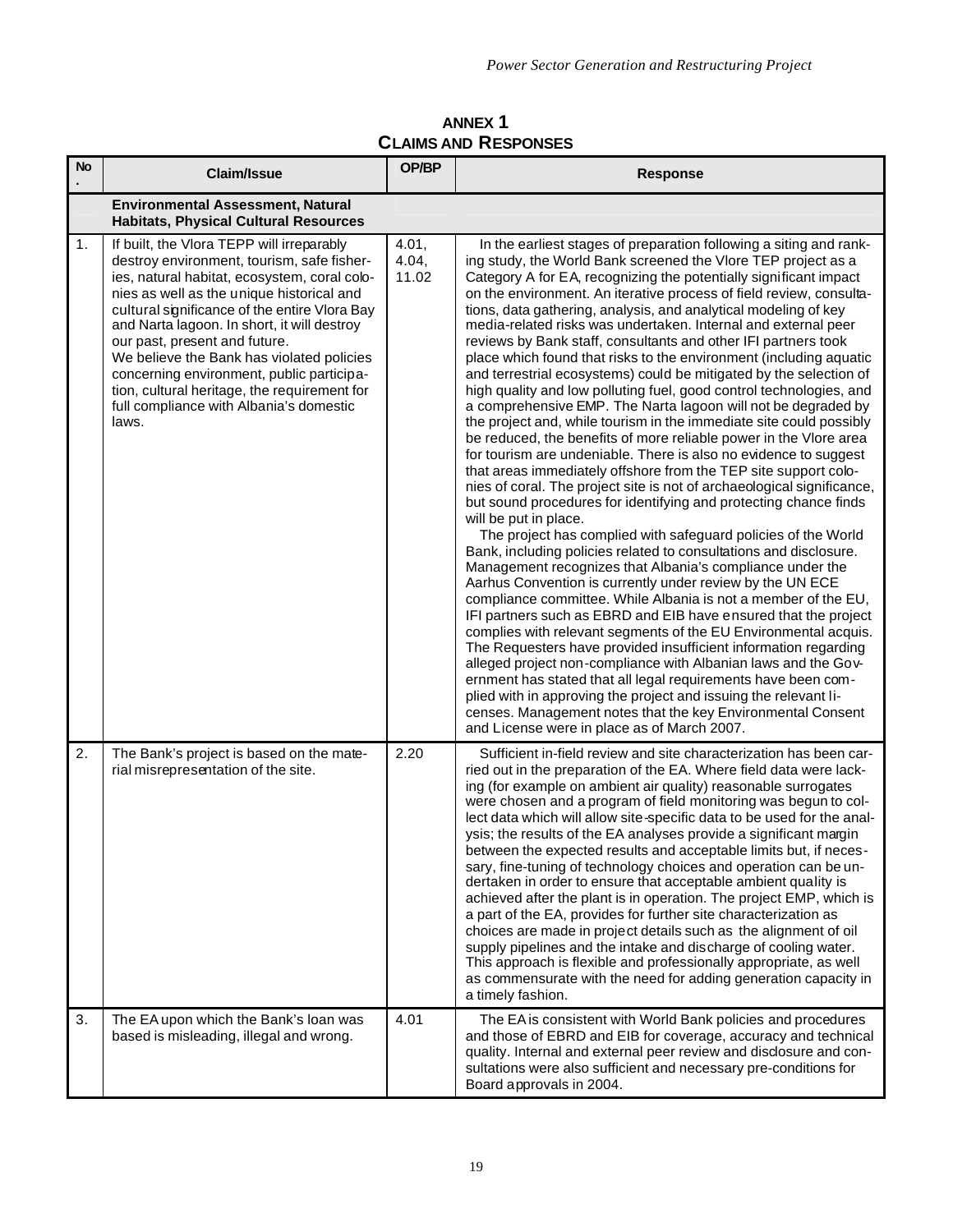| <b>No</b>      | <b>Claim/Issue</b>                                                                                                                                                                                                                                                                                                                                                                                                                                                                                                                                                                                                                                                  | OP/BP | <b>Response</b>                                                                                                                                                                                                                                                                                                                                                                                                                                                                                                                                                                                                                                                                                                                                                                                                                                                                                                                                                               |
|----------------|---------------------------------------------------------------------------------------------------------------------------------------------------------------------------------------------------------------------------------------------------------------------------------------------------------------------------------------------------------------------------------------------------------------------------------------------------------------------------------------------------------------------------------------------------------------------------------------------------------------------------------------------------------------------|-------|-------------------------------------------------------------------------------------------------------------------------------------------------------------------------------------------------------------------------------------------------------------------------------------------------------------------------------------------------------------------------------------------------------------------------------------------------------------------------------------------------------------------------------------------------------------------------------------------------------------------------------------------------------------------------------------------------------------------------------------------------------------------------------------------------------------------------------------------------------------------------------------------------------------------------------------------------------------------------------|
| 4.             | The whole Bank's procedure leading to the<br>Project is in violation of Albania's laws on<br>environment, public participation, cultural<br>heritage and EA, as well as the EU's laws<br>and guidelines.                                                                                                                                                                                                                                                                                                                                                                                                                                                            | 4.01  | Please see the last paragraph of Item 1 above.                                                                                                                                                                                                                                                                                                                                                                                                                                                                                                                                                                                                                                                                                                                                                                                                                                                                                                                                |
| 5.             | The EA, in which the Bank based its loan,<br>refers only to one thermal power plant of<br>100 MW, while in the decision of govern-<br>ment No. 610 dt. 21.9.2004 - which the<br>Bank is or should have been aware of $-$ it<br>is explicitly written that it is agreed to<br>reach a capacity of 300 MW in next phas-<br>es.                                                                                                                                                                                                                                                                                                                                        | 4.01  | The need for additional thermal generation capacity in Albania<br>is recognized and a feasibility study had been carried out regard-<br>ing addition of possible subsequent thermal power plants. Project<br>documentation shows the Vlore site could physically accommo-<br>date additional units for a total installed capacity of 300 MW. The<br>draft EA, used for public consultation, did analyze air quality and<br>cooling water thermal dispersion for both 100 and 300 MW ca-<br>pacities and concluded that, for both the 100 and 300 MW case,<br>air quality and receiving water temperature rise are within limits<br>acceptable to the World Bank and EU. However, the project being<br>financed by the World Bank, EBRD and EIB is limited to one facil-<br>ity of 97 MW capacity. Should the Government decide to proceed<br>with additional generation units (either at the Vlore site or another<br>location), then a new full-fledged EA will be required. |
| 6.             | There is violation of the World Bank's own<br>guideline for new thermal power plants.<br>(This guideline says: "When there is [a]<br>reasonable likelihood that in the medium<br>[or long] term the power plant will be ex-<br>panded or other pollution sources will in-<br>crease significantly, the analysis should<br>take account of the impact of the proposed<br>plant design both immediately and after<br>probable expansion in capacity or in other<br>sources of pollution.")                                                                                                                                                                            |       | Please see response to Item 5 above.                                                                                                                                                                                                                                                                                                                                                                                                                                                                                                                                                                                                                                                                                                                                                                                                                                                                                                                                          |
| 7 <sub>1</sub> | Also the government approved (Law No.<br>9231 dt. 13.5.04) just one km far from TEP<br>Vlora a concessional agreement of build-<br>ing of large oil storage deposits in the VIo-<br>ra Bay.                                                                                                                                                                                                                                                                                                                                                                                                                                                                         |       | The second proposed investment in the vicinity of the TEP, a<br>proposed onshore oil terminal concession, is not related to the<br>project, which will have its own independent offshore term inal,<br>pipeline and storage tanks. In Management's view, project due<br>diligence for the clearly unassociated investment of an onshore<br>terminal in the general area need not be carried out.                                                                                                                                                                                                                                                                                                                                                                                                                                                                                                                                                                              |
| 8.             | We have complained to World Bank staff<br>on the following occasions: Letter to [the<br>Country Director] and [the Country Man-<br>ager], on date 20 June 2005, <sup>1</sup> various let-<br>ters to [the Europe and Central Asia Re-<br>gion (ECA) Vice President] during the<br>entire year of 2006 by Dr. Anna Kohen,<br>Honorary Citizen of Vlora and Honorary<br>Member of Civic Alliance for the Protection<br>of the Vlora Bay, <sup>2</sup> meetings in Tirana with<br>[the Country Director, [the Country Man-<br>ager, and the consultant for physical cul-<br>tural resources]. <sup>3</sup> We have received no<br>response [or] we have received a re- | 4.01  | The World Bank received one letter from CAPBV on June 30,<br>2005 raising concerns about the decision to site a Thermo-Electric<br>Power plant at the Bay of Vlore. The then Acting Country Director<br>responded on August 1 noting CAPBV's concerns, assuring it that<br>the Bank team would take them into account, recommending a<br>meeting with the Albanian power company KESH to clarify the<br>project scope and assuring CAPBV that any future investment<br>would only be undertaken after an EA that ensured the environ-<br>mental impact is minimal and could be mitigated. The Country<br>Director and Country Manager met CAPBV in April 2006 and reit-<br>erated these points.<br>The World Bank also received six letters from Dr Anna Kohen,<br>President of the Albanian American Women's Organization and<br>then President of the Albanian-Jewish Committee of New York,                                                                                |

1 http://guida-shqiptare.net/vloranerrezik/GAZETA percent20VLORA percent20NE percent20RREZIK.pdf (note that this

link is broken but the letter can be found at <u>http://www.quida-shqiptare.net/news/art.php?artid=46</u>).<br><sup>2</sup> To be found on World Bank's archives, or otherwise available to your office immediately upon your request.<br><sup>3</sup> With sultant] on July 14, 2006.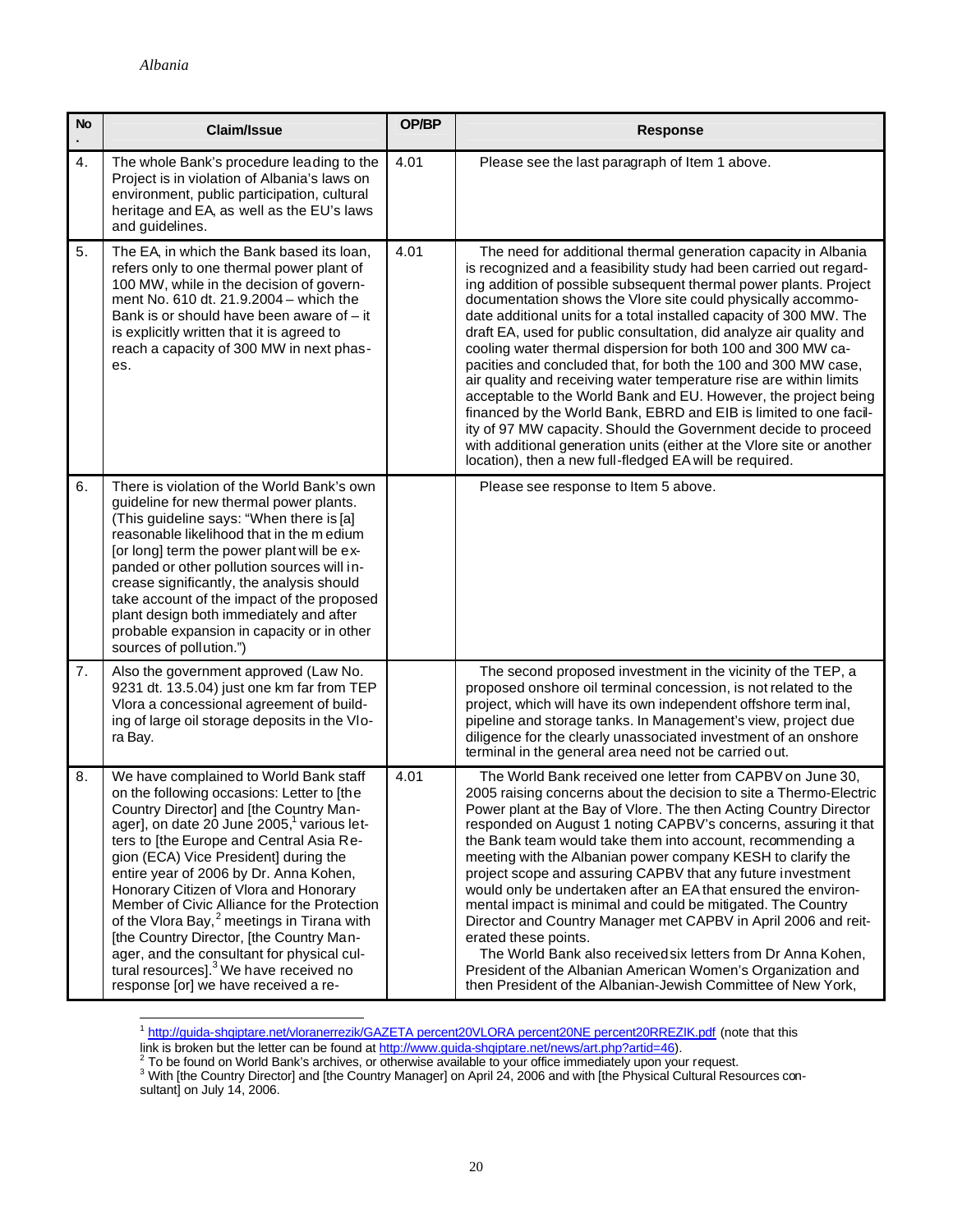| <b>No</b> | <b>Claim/Issue</b>                                                                                                                                                                                                                                                                                                                                                                                                                                                                                                                                                                                                                                                                                            | OP/BP | <b>Response</b>                                                                                                                                                                                                                                                                                                                                                                                                                                                                                                                                                                                                                                                                                                                                                                                                                                                                                                                                                                                                                                                                                                                                                                                                                                                                                                                                                                                                                                                                                                                                                                                                                                                                                                                                                                                                                                                                                                                                                                                                                                      |
|-----------|---------------------------------------------------------------------------------------------------------------------------------------------------------------------------------------------------------------------------------------------------------------------------------------------------------------------------------------------------------------------------------------------------------------------------------------------------------------------------------------------------------------------------------------------------------------------------------------------------------------------------------------------------------------------------------------------------------------|-------|------------------------------------------------------------------------------------------------------------------------------------------------------------------------------------------------------------------------------------------------------------------------------------------------------------------------------------------------------------------------------------------------------------------------------------------------------------------------------------------------------------------------------------------------------------------------------------------------------------------------------------------------------------------------------------------------------------------------------------------------------------------------------------------------------------------------------------------------------------------------------------------------------------------------------------------------------------------------------------------------------------------------------------------------------------------------------------------------------------------------------------------------------------------------------------------------------------------------------------------------------------------------------------------------------------------------------------------------------------------------------------------------------------------------------------------------------------------------------------------------------------------------------------------------------------------------------------------------------------------------------------------------------------------------------------------------------------------------------------------------------------------------------------------------------------------------------------------------------------------------------------------------------------------------------------------------------------------------------------------------------------------------------------------------------|
|           | sponse and we are not satisfied that the<br>explanations and answers solve our prob-<br>lems for the following reasons:<br>The response to Sazan Guri et al's letter<br>was misleading and ignoring or misrepre-<br>senting of the facts. The Bank staff that<br>authored it was simply in denial.<br>The responses to Dr. Anna Kohen's letters<br>have been more diligent, but still they<br>failed to consider the brutal fact[s noted<br>above in items 4, 5 and 6]. The various<br>meetings with Bank's officials were also<br>completely unproductive.                                                                                                                                                   |       | between January 2006 and January 2007. Either the Vice Presi-<br>dent or the Director of Infrastructure for the Region responded to<br>each letter promptly, in most cases in less than one month. One<br>response took two months so as to include the findings of a tech-<br>nical mission to Albania fielded to investigate some of the specific<br>claims made by Dr Kohen. Several of the letters from the World<br>Bank to Dr Kohen offered to meet to discuss the issues, at a time<br>and location convenient to Dr Kohen. This offer has not been tak-<br>en up.<br>In each instance, the substantive issues raised by Dr Kohen<br>were addressed comprehensively by the World Bank team. In<br>doing so, the team held extensive discussions with experts in Al-<br>bania, including those in Government Departments with respons i-<br>bility for Archaeology, Cultural Heritage and Power.<br>In July 2006, as noted above, the Bank contracted aspecialist<br>in cultural property issues to undertake a technical mission to Al-<br>bania with members of the project team. The team met with gov-<br>ernment officials and non-governmental experts in archaeology<br>and cultural heritage. The team also met with CAPBV on July 14,<br>2006. The findings of this technical mission were conveyed to Dr<br>Kohen in a letter dated August 2, 2006.<br>In August 2006, the World Bank's INT Department also re-<br>ceived a letter from CAPBV raising allegations of fraud and cor-<br>ruption, as well as concerns regarding the environmental assess-<br>ment, in relation to the Vlore TEP. INT responded in October 2006<br>requesting more details of the fraud and corruption allegations<br>and advising CAPBV to address concerns regarding the environ-<br>mental assessment to the Inspection Panel. No further information<br>was submitted.<br>The Executive Director for Albania, Greece, Italy, Portugal, San<br>Marino, Malta and Timor-Leste has subsequently received a letter<br>from Dr Kohen dated May 19, 2007. |
|           | <b>Other Issues</b>                                                                                                                                                                                                                                                                                                                                                                                                                                                                                                                                                                                                                                                                                           |       |                                                                                                                                                                                                                                                                                                                                                                                                                                                                                                                                                                                                                                                                                                                                                                                                                                                                                                                                                                                                                                                                                                                                                                                                                                                                                                                                                                                                                                                                                                                                                                                                                                                                                                                                                                                                                                                                                                                                                                                                                                                      |
| 9.        | We note that the procedures concerning<br>the Vlora TEPP were already found in<br>violation of Article 6 of the Aarhus Conven-<br>tion on Access to Information, Public Par-<br>ticipation and Access to Justice, as deter-<br>mined by the Aarhus Convention<br>Compliance Committee in its Draft Finding<br>and Recommendations of March 23, 2007.                                                                                                                                                                                                                                                                                                                                                          |       | The Bank's safeguard policy framework supports the Conven-<br>tion by seeking early and meaningful dialogue. The project team<br>notes that the Compliance Committee of the Aarhus convention<br>has issued draft findings on the matter and invited the Bank to<br>comment on those findings before they are finalized. Annex 5<br>presents a response to the Committee's invitation for comments<br>on the Report. The Bank is corresponding with the Committee on<br>the matter. It believes that the process leading up to the project<br>respected the requirements of the Convention.                                                                                                                                                                                                                                                                                                                                                                                                                                                                                                                                                                                                                                                                                                                                                                                                                                                                                                                                                                                                                                                                                                                                                                                                                                                                                                                                                                                                                                                          |
| 10.       | We note that the Office of the Executive<br>Director [] (EDS21) may have a conflict<br>of interest in properly, thoroughly and im-<br>partially investigating this matter. Among<br>other countries, EDS21 is comprised of<br>Albania, Italy and Greece. Italian and<br>Greek companies may have strong eco-<br>nomic and financial interests in benefiting<br>from World Bank's Vlora TEPP loan<br>agreement. Moreover, Greek citizens who<br>are employees of the World Bank are di-<br>rectly responsible for the TEPP violations<br>in both planning and implementation<br>stage. For example, [the] Country Direc-<br>tor for Albania [is Greek], [ as is] the<br>Bank Team Leader/Project Director. Fi- |       | Management takes exception with the points raised in this pa-<br>ragraph. No evidence is provided to support these claims, which<br>discriminate against Bank staff solely on the basis of their nation-<br>ality.                                                                                                                                                                                                                                                                                                                                                                                                                                                                                                                                                                                                                                                                                                                                                                                                                                                                                                                                                                                                                                                                                                                                                                                                                                                                                                                                                                                                                                                                                                                                                                                                                                                                                                                                                                                                                                   |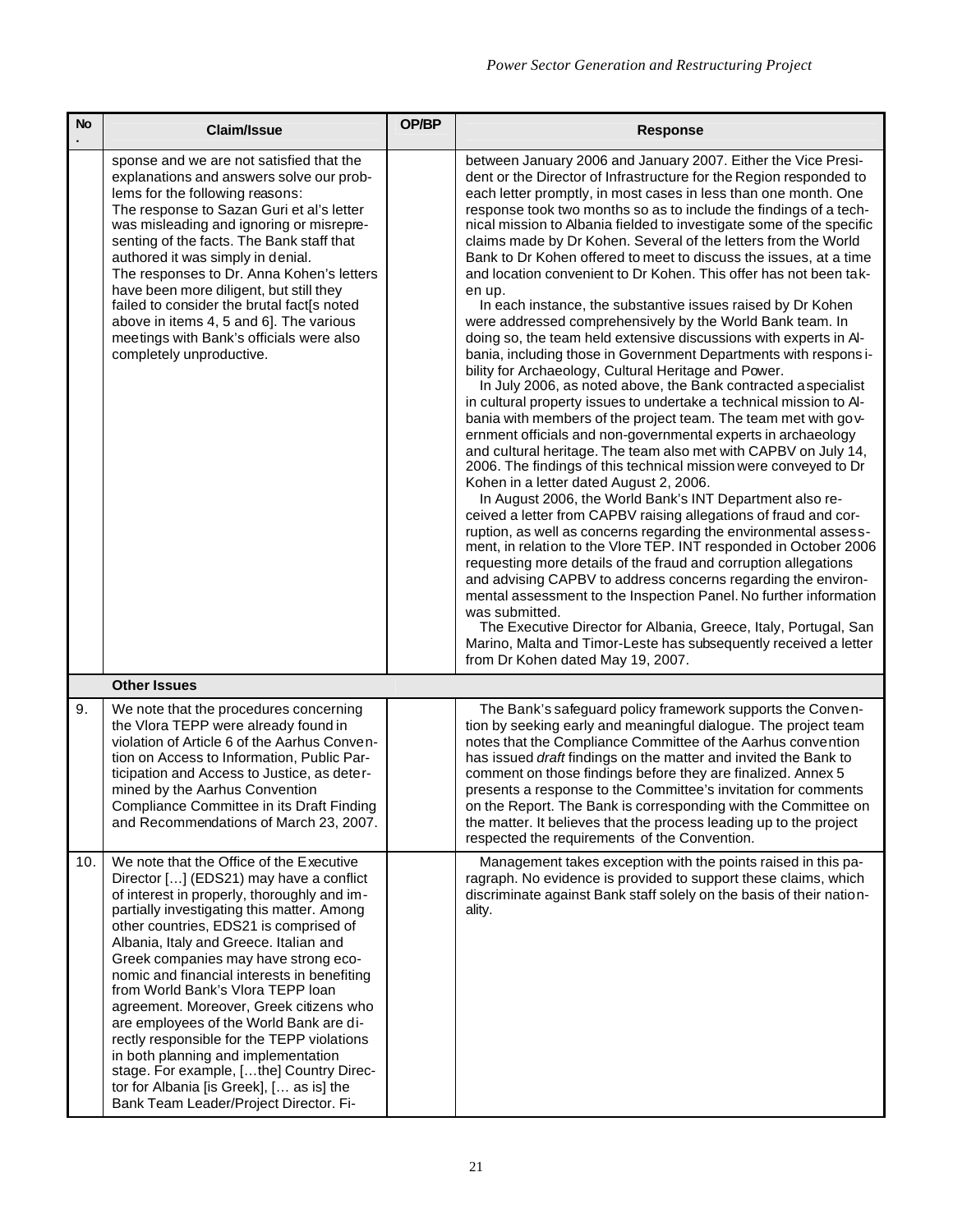| <b>No</b> | Claim/Issue                                                                                                                                                                                                                                                                                                                                                                                                                                                                                           | OP/BP | <b>Response</b> |
|-----------|-------------------------------------------------------------------------------------------------------------------------------------------------------------------------------------------------------------------------------------------------------------------------------------------------------------------------------------------------------------------------------------------------------------------------------------------------------------------------------------------------------|-------|-----------------|
|           | nally, the contract for the construction of<br>the Vlora TEPP, signed on February 9,<br>2007, is between the Albanian utility KESH<br>and a major Italian company [}. We can<br>simply hope that EDS21 carries out its<br>duties in the most professional, ethical and<br>responsible fashion and opens the way to<br>the Inspection Panel for a thorough, impar-<br>tial and objective investigation of such<br>matter, regardless of whether citizens of<br>Italy and/or Greece become its subject. |       |                 |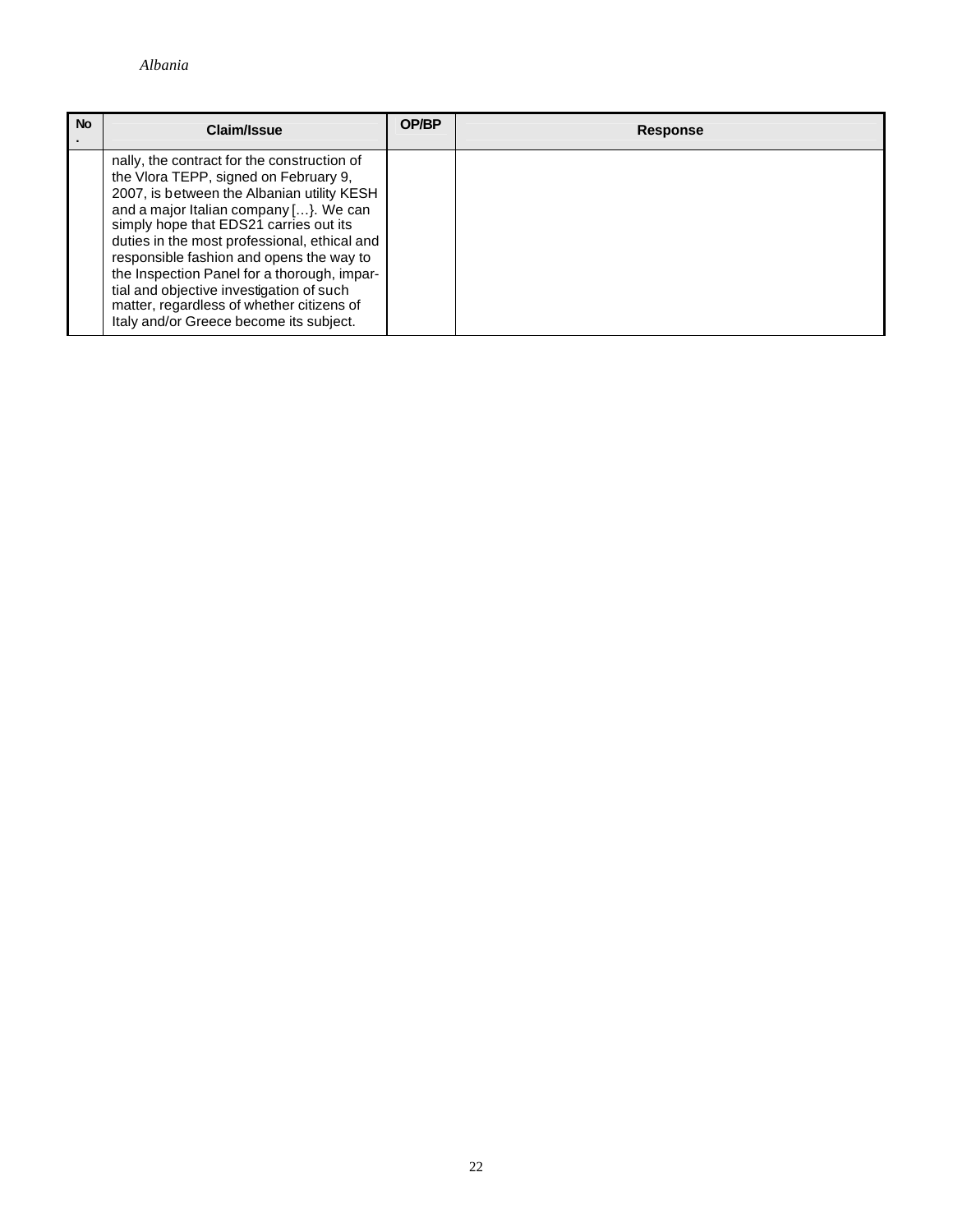| <b>ANNEX 2</b>                                  |
|-------------------------------------------------|
| <b>SELECTED KEY DATES RELATED TO SAFEGUARDS</b> |

| <b>Date</b>        | <b>Activity</b>                                                                                                                                                                                                                                                                                                                   | Who                           | <b>Comments</b>                                                                           |  |  |  |  |
|--------------------|-----------------------------------------------------------------------------------------------------------------------------------------------------------------------------------------------------------------------------------------------------------------------------------------------------------------------------------|-------------------------------|-------------------------------------------------------------------------------------------|--|--|--|--|
| 2001               |                                                                                                                                                                                                                                                                                                                                   |                               |                                                                                           |  |  |  |  |
| Dec 2001           | Albania Energy Sector Mission; first mention of option<br>for new TEP; team safeguard specialist identified but<br>not on mission.                                                                                                                                                                                                | <b>TT</b>                     |                                                                                           |  |  |  |  |
|                    | 2002                                                                                                                                                                                                                                                                                                                              |                               |                                                                                           |  |  |  |  |
| Jan 2002           | EIB and EBRD interested in financing new TEP along<br>with IBRD; USTDA interested in financing feasibility<br>studies with work possible by March.                                                                                                                                                                                | TT                            |                                                                                           |  |  |  |  |
| Jan 22, 2002       | Letter from WB Country Director to Albanian Prime Min-<br>ister indicating willingness to assist in raising financing<br>for a new thermal plant.                                                                                                                                                                                 | ECA-<br>Management            |                                                                                           |  |  |  |  |
| Jan 30, 2002       | Draft scope of services sent to TT from USTDA con-<br>sultants on feasibility work (including on environment).                                                                                                                                                                                                                    | <b>USTDA Con-</b><br>sultants |                                                                                           |  |  |  |  |
| Feb 4, 2002        | Email from EBRD to TTL confirming their view of EBRD<br>Category A rating with full compliance of EU Directive<br>required; concerns about speed of processing sched-<br>ule.                                                                                                                                                     | <b>IFI</b> review             |                                                                                           |  |  |  |  |
| Feb 2002           | Emails from EBRD to TTL on specifics of scoping and<br>carrying out project EA; EBRD encourages preparation<br>of consultation and disclosure plan; concurs on use of<br>surrogate air quality data.                                                                                                                              | <b>IFI</b> review             |                                                                                           |  |  |  |  |
| April 10, 2002     | Contract Amendment between Government of Albania<br>(GoA) and consultant to prepare draft and final feasibil-<br>ity studies (including Siting Study) and an EA "of the<br>identified site  to comply with both European Union<br>and World Bank standards"; also to include a "public<br>consultation and disclosure plan."      | USTDA con-<br>sultants; GoA   | Negotiated between<br><b>USTDA, consultants</b><br>and GoA (including<br>input from IFIs) |  |  |  |  |
| June 6, 2002       | Draft Siting Study submitted which recommends Vlore<br>B as preferred site for TEP following seven site reviews.<br>Meetings with Government and site visits held during<br>week of April 22, 2002.                                                                                                                               | Consultant;<br>GoA            |                                                                                           |  |  |  |  |
| June 21, 2002      | Albanian Ministry of Energy & KESH agree with MWH<br>recommendations on Vlore B as being preferred and<br>authorizes completion of Siting Study.                                                                                                                                                                                  | GoA                           |                                                                                           |  |  |  |  |
| Aug 6, 2002        | Draft Feasibility Study includes 40+ page Section 4 on<br>Preliminary Environmental Analysis of the Vlore B site<br>as well as draft outline of full EA to be conducted.                                                                                                                                                          | Consultant                    |                                                                                           |  |  |  |  |
| Aug 19, 2002       | E-mail from TT Environmental Specialist following con-<br>sultation with ENV staff; suggesting draft [project] EA<br>can be condition of appraisal and consultations carried<br>out during appraisal.                                                                                                                             | TT/ENV                        |                                                                                           |  |  |  |  |
| Aug 13-21,<br>2002 | Preparation mission for proposed Power Sector Gen-<br>eration and Restructuring Project; key environmental<br>issues raised relative to Vlore siting including clarifica-<br>tion of approval and licensing process; review of im-<br>pacts on Narta Lagoon, and questions regarding re-<br>finement of ambient air quality data. | <b>TT</b>                     |                                                                                           |  |  |  |  |
| Sept 12, 2002      | Meeting of GoA Task Force for implementation of En-<br>ergy Document headed by Minister of Energy; endorsed<br>findings [recommending Vlore B site] and to send report<br>to Min of Environment.                                                                                                                                  | GoA                           |                                                                                           |  |  |  |  |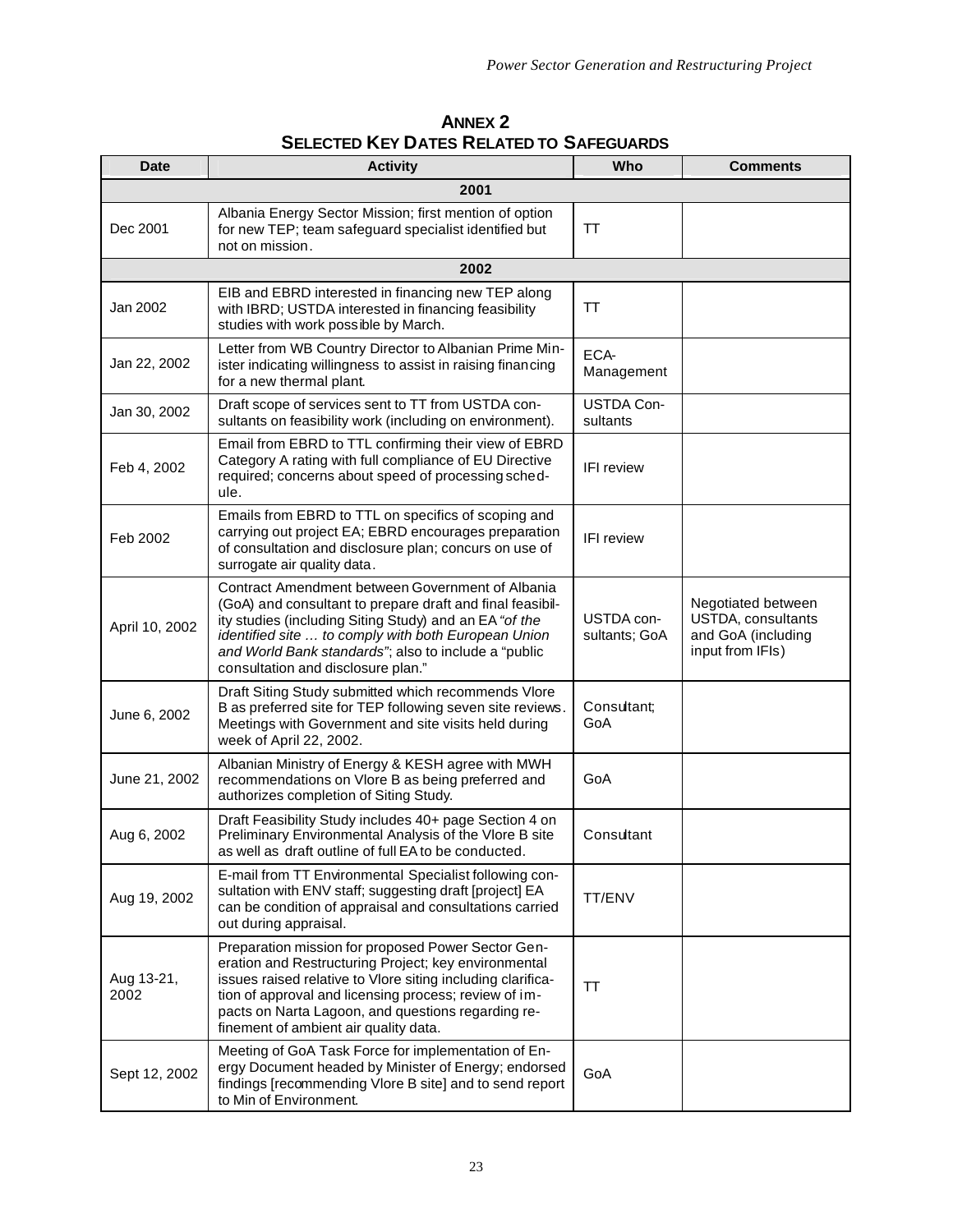| <b>Date</b>          | <b>Activity</b>                                                                                                                                                                                                                                                                                                                                                                                                        | Who                    | <b>Comments</b>                                                    |
|----------------------|------------------------------------------------------------------------------------------------------------------------------------------------------------------------------------------------------------------------------------------------------------------------------------------------------------------------------------------------------------------------------------------------------------------------|------------------------|--------------------------------------------------------------------|
| Sept 23-24,<br>2002  | First email exchange between TT and Quality Assur-<br>ance and Compliance Unite (QACU) on project seeking<br>advice on due diligence requirements for the project;<br>QACU noted that it could be controversial given siting<br>near lagoon and, in a follow-up meeting, suggested<br>taking up this specific issue with UNDP.                                                                                         | TT; QACU               |                                                                    |
| Oct 1, 2002          | Request from TT to ECA safeguards team requesting<br>initial pre-Project Concept Document (PCD) stage con-<br>sultation meeting to set EA requirements.                                                                                                                                                                                                                                                                | <b>TT</b>              | First formal contact by<br>TT with ECA safe-<br>quards             |
| Oct 3-5, 2002        | Pre-PCD safeguards consultation meeting held on 3rd;<br>on environment; extensive advice for preparation of<br>project documentation and EA. TT's initiative in calling<br>for early review appreciated.                                                                                                                                                                                                               | ECA Safe-<br>guards    | First formal step in ECA<br>safeguards clearance<br>process        |
| Oct 11, 2002         | E-mail from UNDP to TTL and others outlining back-<br>ground on Narta lagoon issues and related UNDP-GEF<br>efforts. Their brief review suggests siting of TEP should<br>not affect integrity of habitat; emphasizes continued<br>cooperation. TTL met UNDP in Tirana from Oct 17-24<br>and followed up with e-mail on November 14, 2002.                                                                              | <b>IFI</b> review      |                                                                    |
| Oct 17, 2002         | Environmental reviewer comments on terms of refer-<br>ence for consultant; some deficiencies noted.                                                                                                                                                                                                                                                                                                                    | ECA Safe-<br>guards    | Comments were fac-<br>tored into preparation of<br>the EA Addendum |
| Oct 2002             | Follow-up internal discussions on biodiversity issues<br>relative to Narta Lagoon given UNDP/GEF interest; also<br>on remedying issue with same firm doing feasibility<br>studies and EA work (w/LEGEN; approved on Oct 9,<br>2002).                                                                                                                                                                                   | <b>TT/Others</b>       |                                                                    |
| Oct 8, 2002          | Ministry of Environment approval letter to Ministry of<br>Trade and Industry on Vlore B (although initially it felt<br>"Fier option is a little bit preferable from the environ-<br>mental point of view") yet recognized the higher cost of<br>Fier. Also urged a good EA on Vlore noting "This should<br>be an open process ensuring participation of all inter-<br>ested parties especially of public in the area." | GoA                    |                                                                    |
| Oct 21, 2002         | Date of Final Siting Study and Final Feasibility Study<br>release date.                                                                                                                                                                                                                                                                                                                                                | USTDA con-<br>sultants |                                                                    |
| Oct 28, 2002         | Public meeting in Vlore to discuss the recommenda-<br>tions from the siting study that Vlore site is preferred.                                                                                                                                                                                                                                                                                                        | GoA                    | Meeting was organized<br>by GoA under its own<br>process.          |
| Nov. 15, 2002        | Letter from GoA to TTL forwarding minutes of Oct 28 <sup>th</sup><br>meeting, reporting on progress on several issues, and<br>expressing "that all three ministries (Energy, Environ-<br>ment and Territory) stakeholders in Vlora agreed with<br>us for the importance of Building this power plant in<br>Vlora B site."                                                                                              | GoA                    |                                                                    |
|                      | 2003                                                                                                                                                                                                                                                                                                                                                                                                                   |                        |                                                                    |
| Jan 2, 2003          | Date of PID on World Bank external website.                                                                                                                                                                                                                                                                                                                                                                            | TT; InfoShop           |                                                                    |
| Jan 10, 2003         | Project Concept Review date.                                                                                                                                                                                                                                                                                                                                                                                           | ECA Man-<br>agement    |                                                                    |
| Jan 10 & 14,<br>2003 | Review of PCD for environment and social. OP 4.12<br>suggested as triggered (confirmed on Feb 4 <sup>th</sup> ) due to<br>small amounts of land acquisition for associated trans-<br>mission line towers.                                                                                                                                                                                                              | ECA Safe-<br>guards    |                                                                    |
| Feb 2, 2003          | Government of Albania (Council of Territorial Adjus t-                                                                                                                                                                                                                                                                                                                                                                 | GoA                    | Formal siting approval                                             |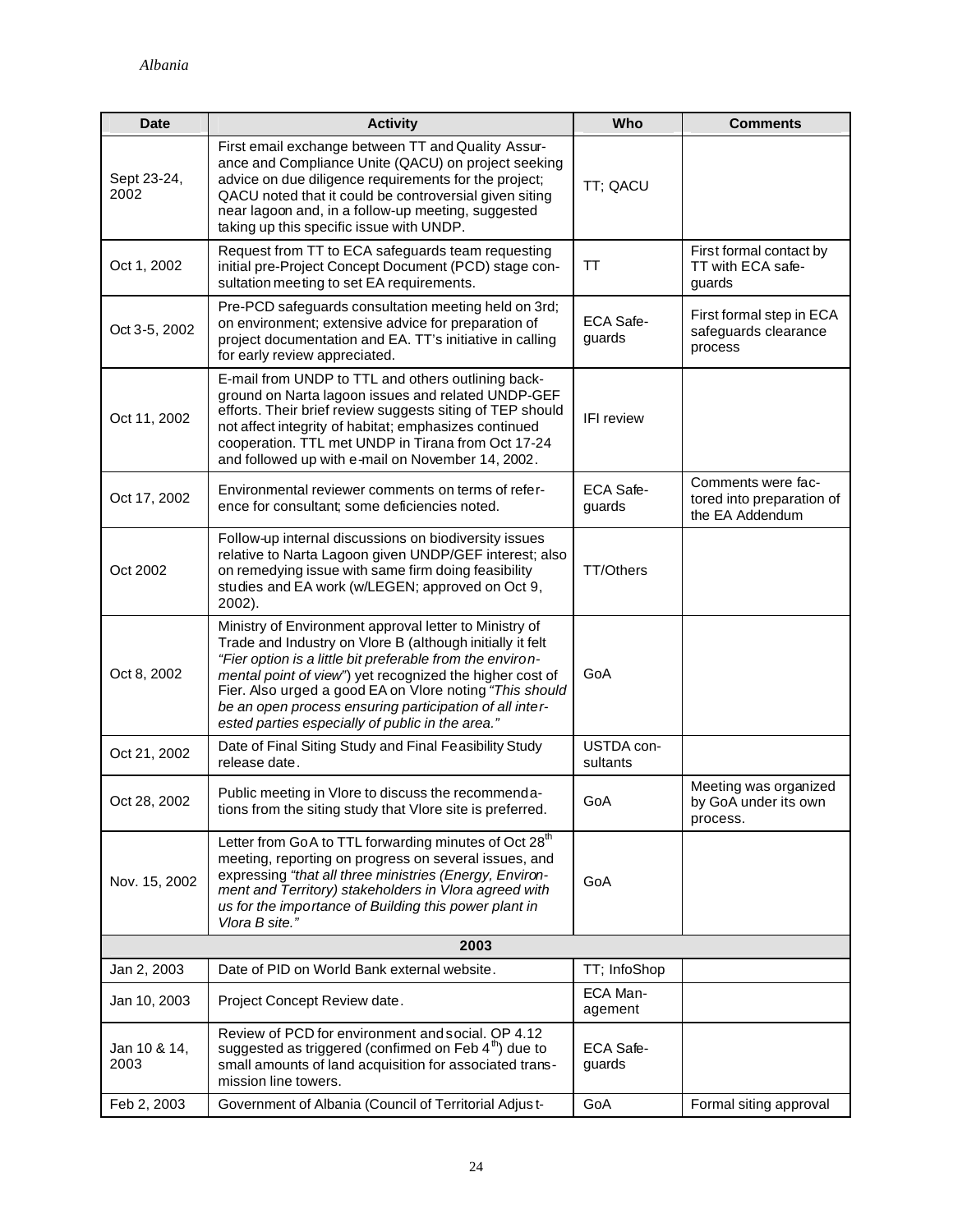| <b>Date</b>             | <b>Activity</b>                                                                                                                                                                                                                                                                                                                                                                                                                                           | Who                                       | <b>Comments</b>                                                                                                                      |
|-------------------------|-----------------------------------------------------------------------------------------------------------------------------------------------------------------------------------------------------------------------------------------------------------------------------------------------------------------------------------------------------------------------------------------------------------------------------------------------------------|-------------------------------------------|--------------------------------------------------------------------------------------------------------------------------------------|
|                         | ment, CTARA) decision nr. 8 "On Approval of the Indus-<br>trial and Energy Park-Vlore."                                                                                                                                                                                                                                                                                                                                                                   |                                           | by GoA on surrounding<br>Industrial Park (later<br>dropped)                                                                          |
| Feb 10, 2003            | PCD-stage ISDS completes staff clearance by ECA<br>safeguards; some issues raised by Acting Regional<br>Safeguards Coordinator regarding possible illegal forest<br>cutting due to fuel price hikes.                                                                                                                                                                                                                                                      | ECA Safe-<br>guards                       |                                                                                                                                      |
| Feb 14 & 19,<br>2003    | ISDS cleared by Acting Regional Safeguards Coordina-<br>tor on 14th; by Sector Manager on 19 <sup>th</sup> ; same day regis-<br>tered in InfoShop.                                                                                                                                                                                                                                                                                                        | ECA Safe-<br>guards & TT                  |                                                                                                                                      |
| Feb 19, 2003            | Government of Albania (CTARA) decision nr. 20 for "the<br>construction of the new thermal generation facility in<br>Vlora within the I ndustrial and Energy Park."                                                                                                                                                                                                                                                                                        | GoA                                       | Formal siting approval<br>by GoA on TEP                                                                                              |
| March 10 to<br>19, 2003 | Preappraisal mission: TT provides copies of Bank re-<br>quirements for EA and stresses need to ensure that<br>applicable requirements for consultation and disclosure<br>are met and that this is appropriately documented. TT<br>was informed that the CTARA had approved the Vlore<br>Site for the construction of the proposed thermal power<br>plant and had confirmed that this site was outside the<br>proposed protected area around Narta Lagoon. | TT                                        |                                                                                                                                      |
| March 24,<br>2003       | Email from consultant to TTL requesting review of<br>agenda for public consultation meeting (initial stage of<br>EA).                                                                                                                                                                                                                                                                                                                                     | Consultant                                |                                                                                                                                      |
| March 25,<br>2003       | Invitations to April 2 <sup>nd</sup> public meeting sent out to "more<br>than 100 people" including government, locals, media,<br>etc.                                                                                                                                                                                                                                                                                                                    | GoA                                       |                                                                                                                                      |
| March 31,<br>2003       | Outline for public meeting cleared by TT Environmental<br>Specialist.                                                                                                                                                                                                                                                                                                                                                                                     | TΤ                                        |                                                                                                                                      |
| April 2, 2003           | Public meeting in Vlore reportedly attended by more<br>than 60 persons (PowerPoint and meeting minutes later<br>included in EA). Reported as "second public consulta-<br>tion," since October 2002 meeting on the siting study is<br>considered as the "first."                                                                                                                                                                                           | GoA; presen-<br>tation by con-<br>sultant | This meeting corre-<br>sponds to the first (of<br>two) EA consultations<br>required by the World<br>Bank for a Category A<br>project |
| April 2, 2003           | EBRD E-mail to TTL supporting independent peer re-<br>view by Canadian consultants.                                                                                                                                                                                                                                                                                                                                                                       | <b>IFI</b> review                         |                                                                                                                                      |
| April 8-22,<br>2003     | E-mails between TT, consultant and EBRD regarding<br>timing of EA consultations and disclosure period.                                                                                                                                                                                                                                                                                                                                                    | TT, consult-<br>ant, EBRD                 |                                                                                                                                      |
| April 24, 2003          | TTL informs KESH and Government that the World<br>Bank would like an independent review of EA by Cana-<br>dian (CIDA) funded group.                                                                                                                                                                                                                                                                                                                       | TΤ                                        |                                                                                                                                      |
| May 2003                | Country Director visits Albania, including project site.                                                                                                                                                                                                                                                                                                                                                                                                  | Country Di-<br>rector                     |                                                                                                                                      |
| July 18, 2003           | E-mail transmitting Draft EA and supporting appendices<br>from consultant to TTL.                                                                                                                                                                                                                                                                                                                                                                         | Consultant,<br>TT                         |                                                                                                                                      |
| July 23, 2003           | Invitations to September 3rd public meeting reportedly<br>sent out; copies of EA made available later to Ministries<br>and locally in Vlore in English and Albanian.                                                                                                                                                                                                                                                                                      | GoA                                       |                                                                                                                                      |
| July 29, 2003           | Comments from EBRD on Draft EA sent to TTL; sup-<br>portive but requesting details on alternatives, more spe-<br>cifics on EMP, capacity building for KESH, etc.                                                                                                                                                                                                                                                                                          | <b>IFI</b> review                         |                                                                                                                                      |
| July 31, 2003           | Comments from EIB on Draft EA.                                                                                                                                                                                                                                                                                                                                                                                                                            | <b>IFI Review</b>                         |                                                                                                                                      |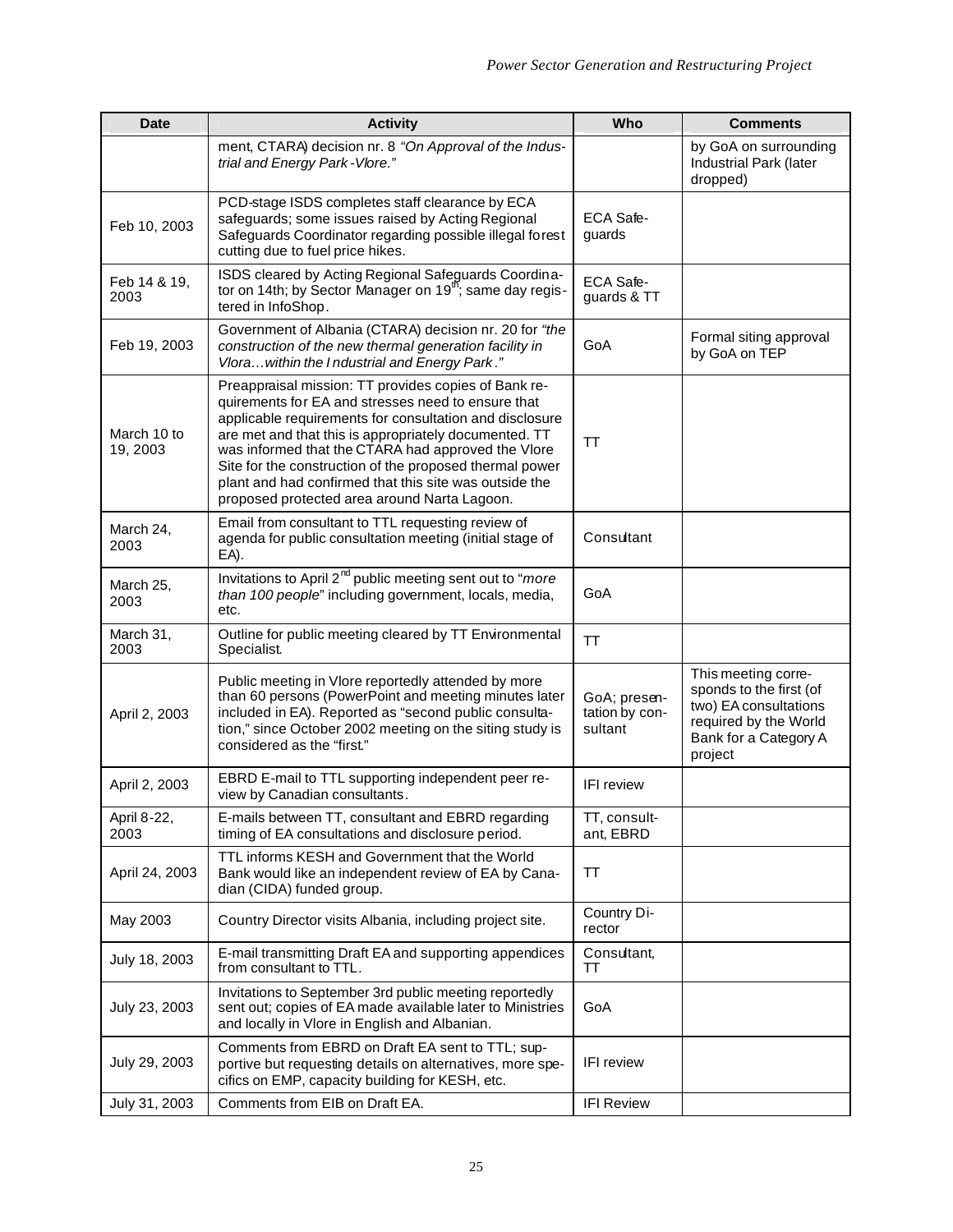| <b>Date</b>        | <b>Activity</b>                                                                                                                                                                                         | Who                                       | <b>Comments</b>                                                                                                                    |
|--------------------|---------------------------------------------------------------------------------------------------------------------------------------------------------------------------------------------------------|-------------------------------------------|------------------------------------------------------------------------------------------------------------------------------------|
| Aug 1, 2003        | Extensive comments from TT Environmental Specialist<br>on draft EA.                                                                                                                                     | <b>TT</b>                                 |                                                                                                                                    |
| Sept 3, 2003       | Public meeting in Vlore attended by approximately 25<br>persons (PowerPoint and meeting minutes later in-<br>cluded in EA). Reported as "third public consultation"<br>given sequencing noted above.    | GoA; presen-<br>tation by con-<br>sultant | This meeting corre-<br>sponds to second (of<br>two) EA consultations<br>required by the World<br>Bank for a Category A<br>project. |
| Sept 10, 2003      | Draft independent desk peer review of July 17 <sup>th</sup> draft EA<br>by Canadian-financed consultants.                                                                                               | Peer review to<br>TТ                      |                                                                                                                                    |
| Sept 13, 2003      | General concurrence on comments by TT Environ-<br>mental Specialist.                                                                                                                                    | <b>TT</b>                                 |                                                                                                                                    |
| Sept 18, 2003      | Acknowledgement of receipt of comments from peer<br>reviewers by consultant; most comments OK except<br>request for new data collection on air and noise which is<br>not covered by terms of reference. | Consultant                                |                                                                                                                                    |
| Oct 1, 2003        | Justification from consultant on use of surrogate mete-<br>orological data for air dispersion modeling.                                                                                                 | Consultant                                |                                                                                                                                    |
| Oct 6, 2003        | Transmittal and Date of Final EA (in English).                                                                                                                                                          | USTDA con-<br>sultants                    | Final EA is augmented<br>by an Addendum later                                                                                      |
| Oct 6, 2003        | Date of EA on World Bank external web site.                                                                                                                                                             | TT; InfoShop                              |                                                                                                                                    |
| Oct 10, 2003       | Transmittal of final peer review report from independent<br>peer reviewer.                                                                                                                              | Peer review to<br>TT                      |                                                                                                                                    |
| Oct 10, 2003       | Comments from ECA safeguards team on Final EA;<br>issues to be covered in Addendum.                                                                                                                     | ECA Safe-<br>guards                       |                                                                                                                                    |
| Oct 13, 2003       | GoA letter of agreement to implement recommenda-<br>tions of EA and actions specified in EMP (Min of econ-<br>omy; Min of Industry & Energy; Min of Environment).                                       | GoA                                       |                                                                                                                                    |
| Oct 15, 2003       | Date of EA summary on World Bank external web site.                                                                                                                                                     | TT and Info-<br>Shop                      |                                                                                                                                    |
| Oct 20-21,<br>2003 | Safeguards team comments on PAD (Decision pack-<br>age); further comments on environment; Policy Frame-<br>work still pending on social.                                                                | <b>ECA Safe-</b><br>guards                |                                                                                                                                    |
| Oct 20, 2003       | Response by consultant on comments raised by ECA<br>safeguards team environmental reviewer.                                                                                                             | Consultant                                |                                                                                                                                    |
| Oct 21, 2003       | Project Decision Meeting.                                                                                                                                                                               | ECA Man-<br>agement                       |                                                                                                                                    |
| Oct 23, 2003       | Transmittal of EA Summary from Sector Manager to<br>SECBO.                                                                                                                                              | ECA Man-<br>agement                       |                                                                                                                                    |
| Oct 24, 2003       | Disclosure of EA report (including environment and<br>social aspects) in InfoShop; Date of PID on World Bank<br>external web site.                                                                      | TT; InfoShop                              |                                                                                                                                    |
| Oct 24, 2003       | Comments from EBRD on EA report; numerous con-<br>cerns on technical aspects, inclusion of information on<br>alternatives from earlier report, etc.                                                     | <b>IFI</b> review                         |                                                                                                                                    |
| Oct 28-29,<br>2003 | Draft EA Addendum and Response to World Bank,<br>EBRD and EIB comments from consultant.                                                                                                                 | Consultant                                |                                                                                                                                    |
| Nov 6, 2003        | Detailed resolution of comments on EA by TT Environ-<br>mental Specialist.                                                                                                                              | TT                                        |                                                                                                                                    |
| Nov 10, 2003       | Start of Project Appraisal.                                                                                                                                                                             | ECA Man-<br>agement                       |                                                                                                                                    |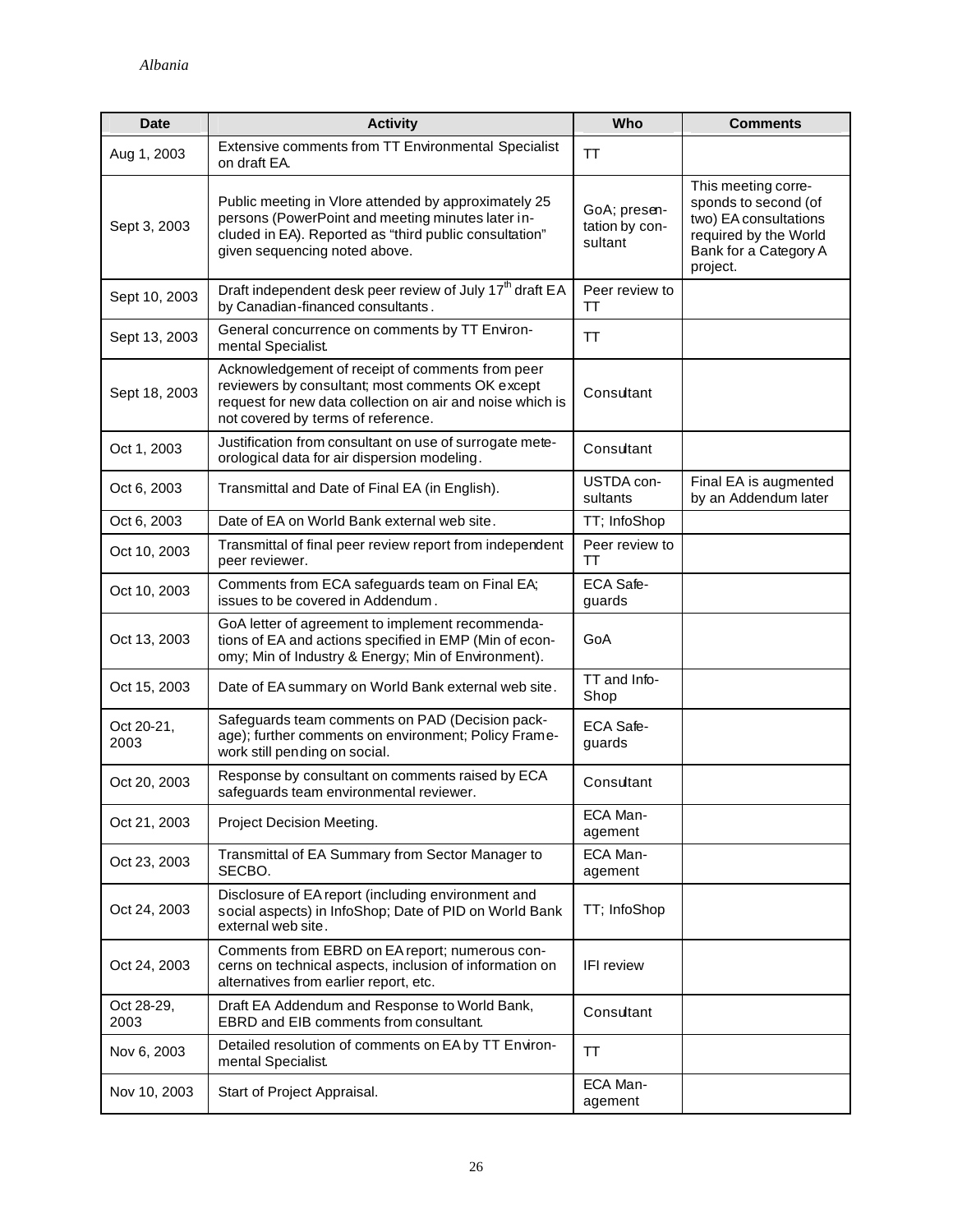| <b>Date</b>    | <b>Activity</b>                                                                                                                                                                                                                                           | Who                                  | <b>Comments</b>                                                                                                  |
|----------------|-----------------------------------------------------------------------------------------------------------------------------------------------------------------------------------------------------------------------------------------------------------|--------------------------------------|------------------------------------------------------------------------------------------------------------------|
| Dec 15, 2003   | Safeguards team review of EA Addendum; key issues<br>raised in earlier reviews have been resolved                                                                                                                                                         | ECA Safe-<br>guards                  | Issues on environment<br>resolved in view of ECA<br>safeguards team                                              |
| Dec 17, 2003   | Transmittal of Final EA Addendum "including all com-<br>ments provided by the Ministry/KESH, World Bank,<br>EBRD and EIB on Final EA."                                                                                                                    | Consultant to<br>TT                  |                                                                                                                  |
| Dec 17, 2003   | Safeguards team clears OP 4.12 issues; Negotiations<br>package is thereby cleared by Regional Safeguards<br>Coordinator.                                                                                                                                  | ECA Safe-<br>guards                  |                                                                                                                  |
| Dec 18, 2003   | Request from TTL to GoA regarding EBRD request for<br>"detailed accounting of the public disclosure and con-<br>sultation processto judge the adequacy of consulta-<br>tion vs. their policy requirements in terms of its scope,<br>detail and duration." | TTL to GoA                           |                                                                                                                  |
| Dec 19, 2003   | Agreement by GoA to "implement all the recommenda-<br>tions given in the Addendum to the Environmental As-<br>sessment and the actions specified in the Environ-<br>mental management Plan"                                                               | GoA                                  |                                                                                                                  |
| Dec 22, 2003   | Updated ISDS filed in InfoShop.                                                                                                                                                                                                                           | TT; InfoShop                         |                                                                                                                  |
| Dec 24, 2003   | Response from GoA to EBRD (cc. to TTL) on April 2<br>and September 3 public consultation meetings for EA;<br>summary and minutes forwarded.                                                                                                               | GoA to IFI<br>and TT                 |                                                                                                                  |
|                | 2004                                                                                                                                                                                                                                                      |                                      |                                                                                                                  |
| Jan 2004       | Final Technical Specifications (contains clear linkages<br>to EA documentation which contained EMP).                                                                                                                                                      | USTDA con-<br>sultants               |                                                                                                                  |
| Jan 15, 2004   | EA Addendum filed in InfoShop.                                                                                                                                                                                                                            | TT                                   | Note re-disclosed in<br>InfoShop in April 2004<br>though this earlier date<br>applies for policy com-<br>pliance |
| Jan 22, 2004   | E-mail enquiry to LEGEN from European Commission<br>(Head of Unit on Environmental Governance with DG-<br>Environment) expressing concern over choice of TEP<br>site at Vlora given impacts on birds and wetlands; also<br>concerned about EA.            | IFI enquiry                          | Not acting in an official<br>capacity on this en-<br>quiry.                                                      |
| Feb 3, 2004    | Response from TT to QACU clarifying that lagoon will<br>not be impacted.                                                                                                                                                                                  | TT: QACU                             |                                                                                                                  |
| Feb 17, 2004   | Date of PAD on external World Bank web site.                                                                                                                                                                                                              | TT; InfoShop                         |                                                                                                                  |
| Mar 16, 2004   | Bank project approval.                                                                                                                                                                                                                                    | WB Manage-<br>ment                   |                                                                                                                  |
| April 2004     | Emails from/to InfoShop clarifying that EA documents<br>also contained Policy Framework for OP 4.12; filing<br>separately and corrected on March 1 <sup>st</sup> for EA adden-<br>dum (Vol 2) and Resettlement Plan (March 24).                           | TT; ECA Sa-<br>feguards;<br>InfoShop |                                                                                                                  |
| April 6, 2004  | Signed Legal Agreements between Bank and Albanian<br>partners.                                                                                                                                                                                            | GoA; World<br>Bank                   |                                                                                                                  |
| April 22, 2004 | E-mail response from World Bank to January 22 <sup>nd</sup> letter;<br>clarifying background and record of project due dili-<br>gence.                                                                                                                    | QACU                                 |                                                                                                                  |
| April 27, 2004 | E-mail from QACU to EBRD and EIB forwarding re-<br>sponse April 22 response for information.                                                                                                                                                              | QACU                                 |                                                                                                                  |